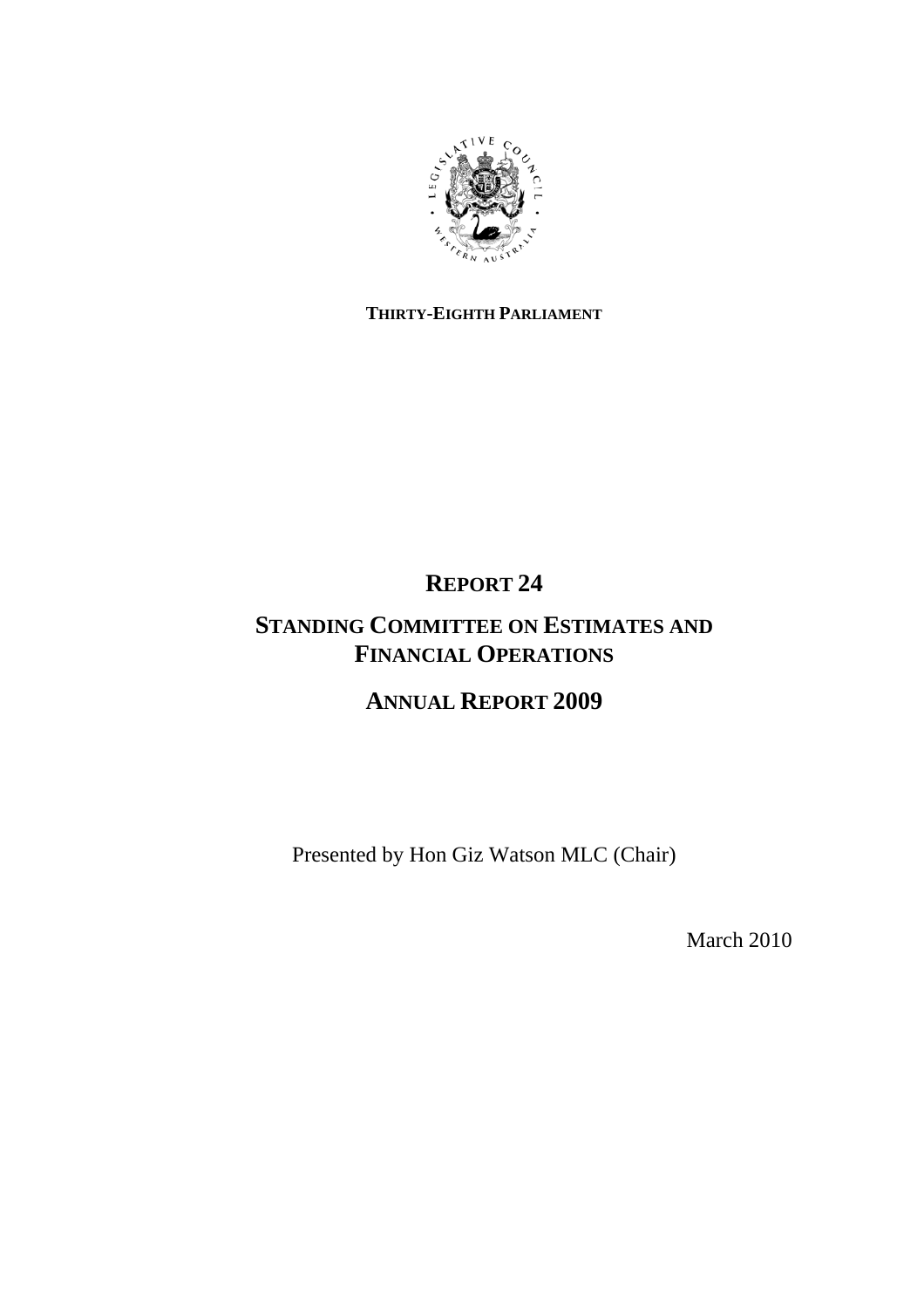# **STANDING COMMITTEE ON ESTIMATES AND FINANCIAL OPERATIONS**

## **Date first appointed:**

30 June 2005

## **Terms of Reference:**

The following is an extract from Schedule 1 of the Legislative Council Standing Orders:

## "**2. Standing Committee on Estimates and Financial Operations**

- 2.1 An *Estimates and Financial Operations Committee* is established.
- 2.2 The Committee consists of 5 Members, 3 of whom shall be non-government Members.
- 2.3 The functions of the Committee are to consider and report on
	- (a) the estimates of expenditure laid before the Council each year;
	- (b) any matter relating to the financial administration of the State;
	- (c) any bill or other matter relating to the foregoing functions referred by the House;
	- (d) to consult regularly with the Auditor General and any person holding an office of a like character."

## **Members as at the time of this report:**

| Hon Giz Watson MLC (Chair)                                 | Hon Liz Behjat MLC (from 4/6/09)                         |  |
|------------------------------------------------------------|----------------------------------------------------------|--|
| Hon Ken Travers MLC (Deputy Chair 1/1/09<br>to $21/5/09$ ) | Hon Philip Gardiner MLC (Deputy Chair<br>from $4/6/09$ ) |  |
| Hon Liiljanna Ravlich MLC (from 4/6/09)                    | Hon Sheila Mills MLC $(1/1/09-21/5/09)$                  |  |
| Hon Brian Ellis MLC $(1/1/09-21/5/09)$                     | Hon Helen Morton MLC (1/1/09-21/5/09)                    |  |
| Staff as at the time of this report:                       |                                                          |  |
| Lisa Peterson, Advisory Officer (General)                  | Renae Jewell, Committee Clerk                            |  |
| <b>Address:</b>                                            |                                                          |  |

Parliament House, Perth WA 6000, Telephone (08) 9222 7222 lcco@parliament.wa.gov.au Website: http://www.parliament.wa.gov.au

## **ISBN 978-1-921634-27-7**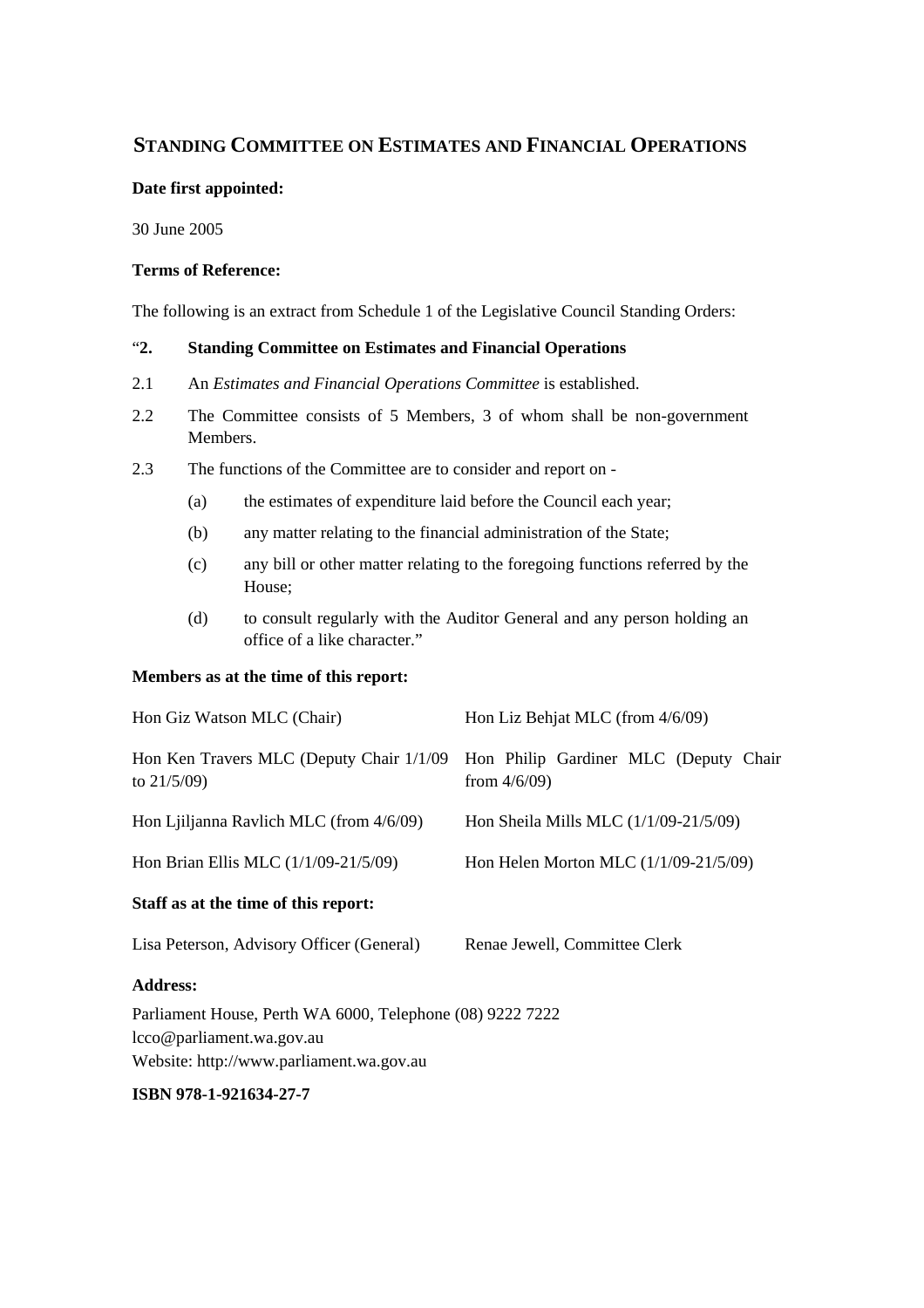# **CONTENTS**

| $\mathbf{1}$   |                                                                           |
|----------------|---------------------------------------------------------------------------|
|                |                                                                           |
|                |                                                                           |
|                |                                                                           |
| $\overline{2}$ | ACTIVITIES OF THE COMMITTEE DURING THE REPORT PERIOD 3                    |
|                |                                                                           |
|                |                                                                           |
|                |                                                                           |
|                |                                                                           |
|                |                                                                           |
|                |                                                                           |
|                |                                                                           |
|                |                                                                           |
|                |                                                                           |
|                |                                                                           |
|                |                                                                           |
|                |                                                                           |
|                |                                                                           |
|                |                                                                           |
|                |                                                                           |
|                |                                                                           |
|                |                                                                           |
|                |                                                                           |
|                |                                                                           |
|                | Oath/Affirmation by Members of Parliament appearing before a committee 19 |
|                |                                                                           |
| 3              |                                                                           |
|                |                                                                           |
|                |                                                                           |
|                |                                                                           |
| 4              |                                                                           |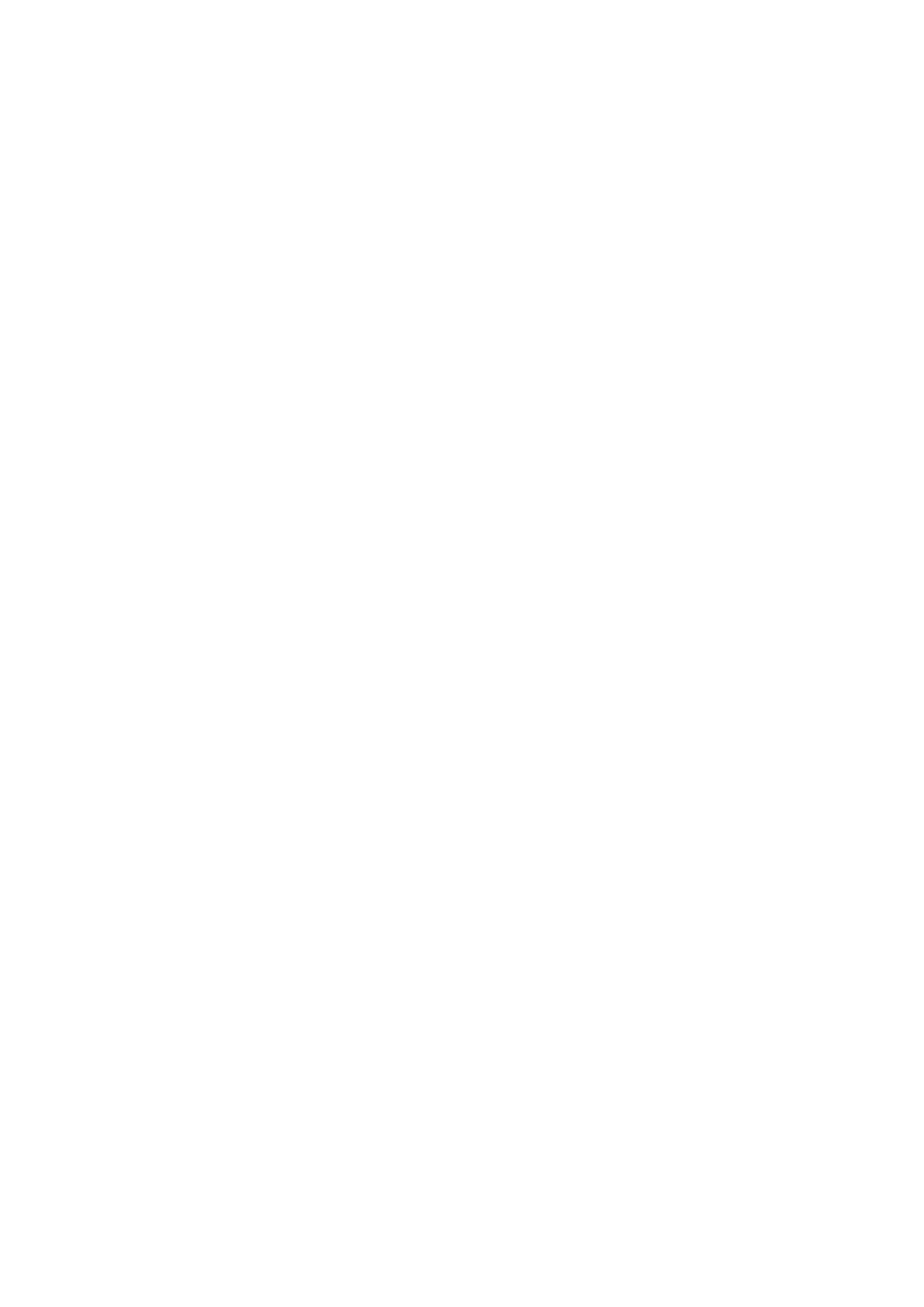## **REPORT OF THE STANDING COMMITTEE ON ESTIMATES AND FINANCIAL OPERATIONS**

## **ANNUAL REPORT 2009**

## **1 INTRODUCTION**

1.1 This report provides an overview of the work of the Standing Committee on Estimates and Financial Operations (**Committee**) conducted during the Thirty-Eighth Parliament, between 1 January 2009 and 31 December 2009 (**report period**).

## **History and Purpose**

- 1.2 On 30 June 2005 the Legislative Council (**Council**) appointed the Committee. The Committee is a standing committee, which means that its existence is not linked to a particular inquiry or to a particular time period and it continues until the Council decides otherwise.
- 1.3 Scrutiny of the estimates of expenditure and the financial operations of government is a major function of the Council. Since the establishment of the modern Legislative Council committee system in 1989, this function has been the responsibility of both standing finance committees (such as the Committee) and *ad hoc* Budget review committees (such as annually constituted estimates committees).
- 1.4 Review of the committee system in 1997 and again in 2005 led to changes in the area of the Council's consideration of the annual estimates of expenditure and the financial operations of Government, the most recent changes being reflected in the appointment of the Committee.
- 1.5 The functions of the Committee are to consider and report on matters relating to the estimates of expenditure laid before the Council each year and the financial administration of the State. The Committee's terms of reference are extremely broad, enabling the Committee to initiate investigations relating to any aspect of the financial administration of the State. This includes inquiry into any matter relating to past, current, proposed and future expenditure by the public sector.
- 1.6 The terms of reference of the Committee are:
	- *2. Estimates and Financial Operations Committee*
	- *2.1 An Estimates and Financial Operations Committee is established.*
	- *2.2 The Committee consists of 5 Members, 3 of whom shall be non-Government Members.*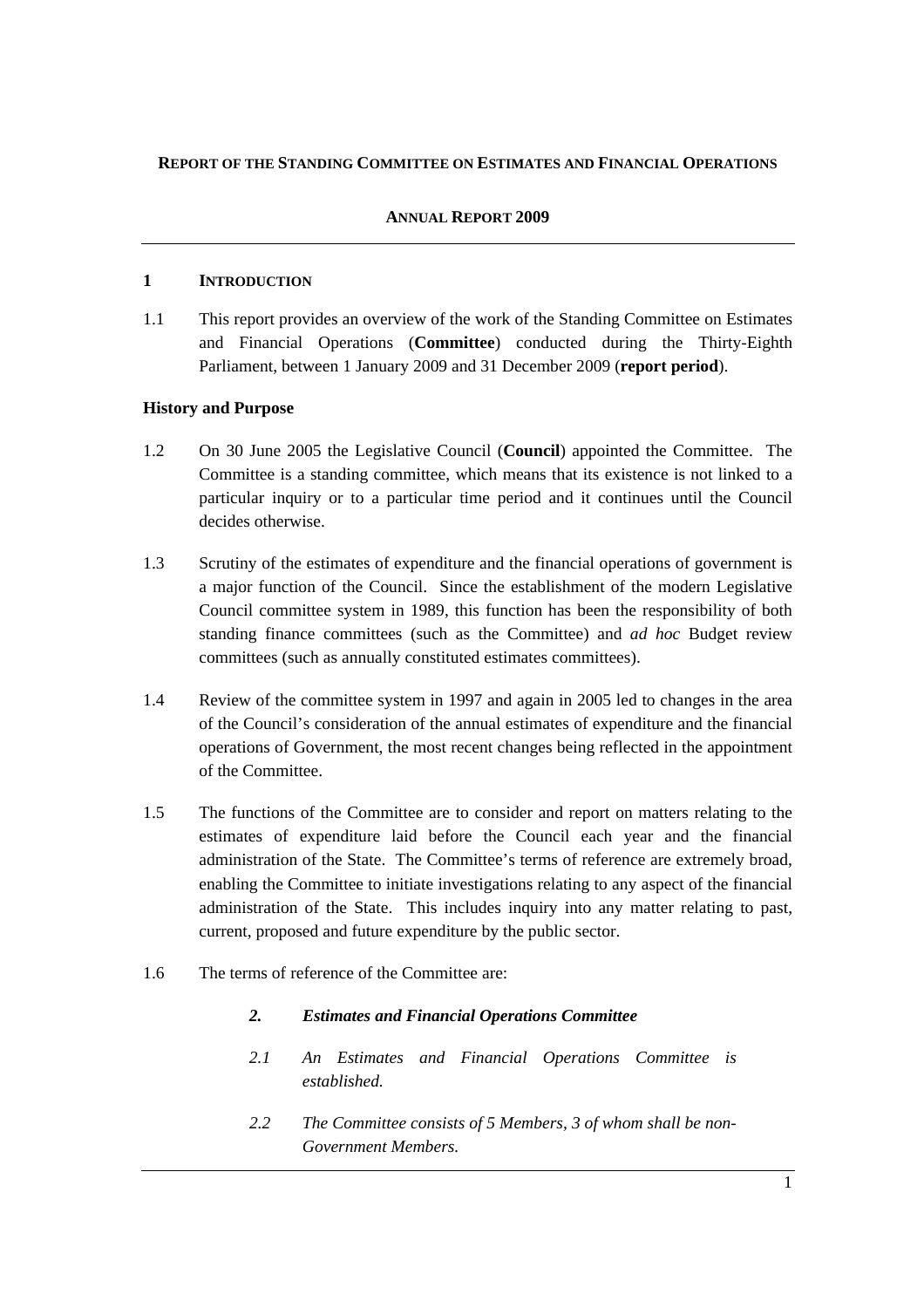|     | 2.3               |                  | The functions of the Committee are to consider and report on -                                         |
|-----|-------------------|------------------|--------------------------------------------------------------------------------------------------------|
|     |                   | $\left(a\right)$ | the estimates of expenditure laid before the Council<br>each year;                                     |
|     |                   | (b)              | any matter relating to the financial administration of<br>the State;                                   |
|     |                   | (c)              | any Bill or other matter relating to the foregoing<br>functions referred by the House; and             |
|     |                   | (d)              | to consult regularly with the Auditor General and any<br>person holding an office of a like character. |
|     | <b>Membership</b> |                  |                                                                                                        |
| 1.7 |                   |                  | The Committee comprises five Members of Parliament appointed by the Council.                           |
| 1.8 |                   |                  | During the report period the Committee comprised the following Members:                                |

- Hon Giz Watson MLC (Chair) 1 January to 21 May 2009; reappointed as Chair on 4 June 2009;
- Hon Ken Travers MLC (Deputy Chair) 1 January to 21 May 2009; reappointed on 4 June 2009;
- Hon Sheila Mills MLC 1 January to 21 May 2009;
- Hon Helen Morton MLC  $-1$  January to 21 May 2009;
- Hon Brian Ellis MLC 1 January to 21 May 2009;
- Hon Philip Gardiner MLC (Deputy Chair) from 4 June 2009;
- Hon Liz Behjat MLC from 4 June 2009; and
- Hon Ljiljanna Ravlich MLC from 4 June 2009.
- 1.9 It is significant to note that the Committee is required by the Standing Orders of the Council to have a non-Government majority.<sup>2</sup>

<sup>1</sup> Schedule 1, Standing Orders of the Legislative Council.

<sup>2</sup> Western Australia, Legislative Council, *Parliamentary Debates (Hansard),* 30 June 2005, p3730.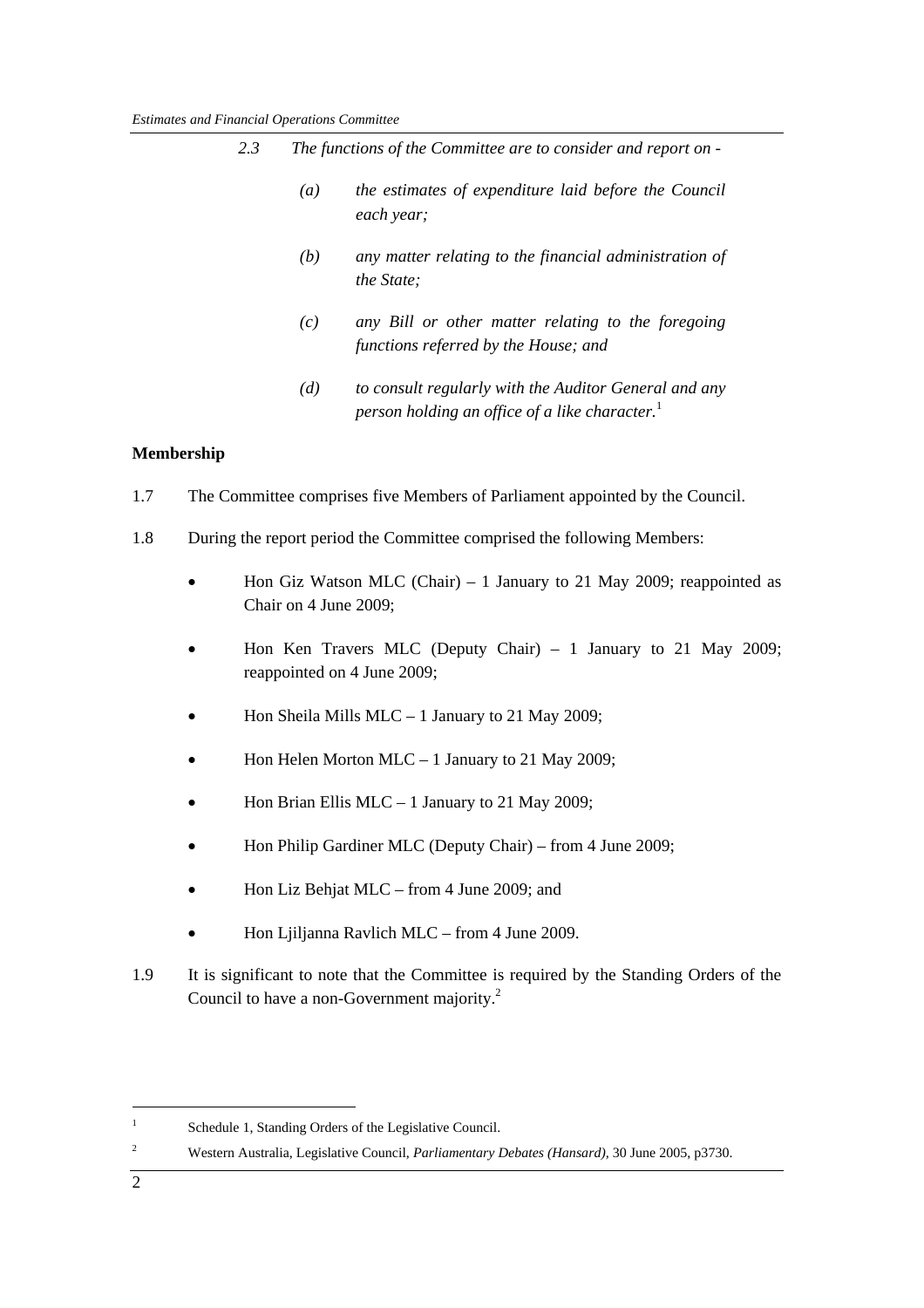- 1.10 The Committee is supported by the Legislative Council Committee Office. During the report period the Committee was staffed by: Lisa Peterson, Advisory Officer (General); Paul Grant, Clerk Assistant (Committees); Suzanne Veletta, Advisory Officer (General); Renae Jewell, Committee Clerk; Mark Warner, Committee Clerk; Jan Paniperis, Administration Officer; and Linda Omar, Committee Clerk.
- 1.11 The Committee extends its thanks to the staff of the Legislative Council Committee Office for their valuable assistance.

# **2 ACTIVITIES OF THE COMMITTEE DURING THE REPORT PERIOD**

## **Estimates of Expenditure Review**

- 2.1 Government revenue goes into the Consolidated Account<sup>3</sup>, which is the major source of funding for the State public sector.<sup>4</sup> The 'estimates of expenditure' comprise the Appropriation (Consolidated Account) Bills and the supporting documentation (**Budget Papers**). On an annual basis these are presented to Parliament in order that the Government may access or 'appropriate' money from the Consolidated Account to fund expenditure by the Government over a given financial year.<sup>5</sup>
- 2.2 It is a function of the Committee to consider and report on the estimates of expenditure laid before the Council each year.
- 2.3 Historically in the Legislative Council annual budget estimates hearings were held over three to four days during which Members could ask questions relating to the Budget Papers. This has always provided an opportunity for the involvement of all Members of the Council not just the Members of a particular committee. Noting various criticisms about this process, the Committee has adopted an innovative procedure for the examination of the annual estimates of expenditure whereby the Committee holds estimates hearings throughout the year (**Ongoing Hearings**), as well as holding hearings on one to three consecutive days after the Budget Papers are tabled in the Council (**Annual Hearings**).
- 2.4 In the past the Committee has focused its inquiries on Budget Paper No 2 Statements (Volumes 1 to 3) which details the appropriations in accordance with the Appropriation Bills and provides financial and performance information for agencies receiving appropriations from the Consolidated Account.

#### **Staff**

<sup>3</sup> Subsequent to the assent of the *Financial Management Act 2006* on 21 December 2006, the Consolidated Fund is now called the Consolidated Account.

<sup>4</sup> The major revenue sources for the Western Australian Government include taxes, imposts, fines, rates, duties, royalties and Commonwealth Government grants: section 64, *Constitution Act 1889;* and section 8 of the *Financial Management Act 2006*.

<sup>5</sup> Section 72, *Constitution Act 1889*.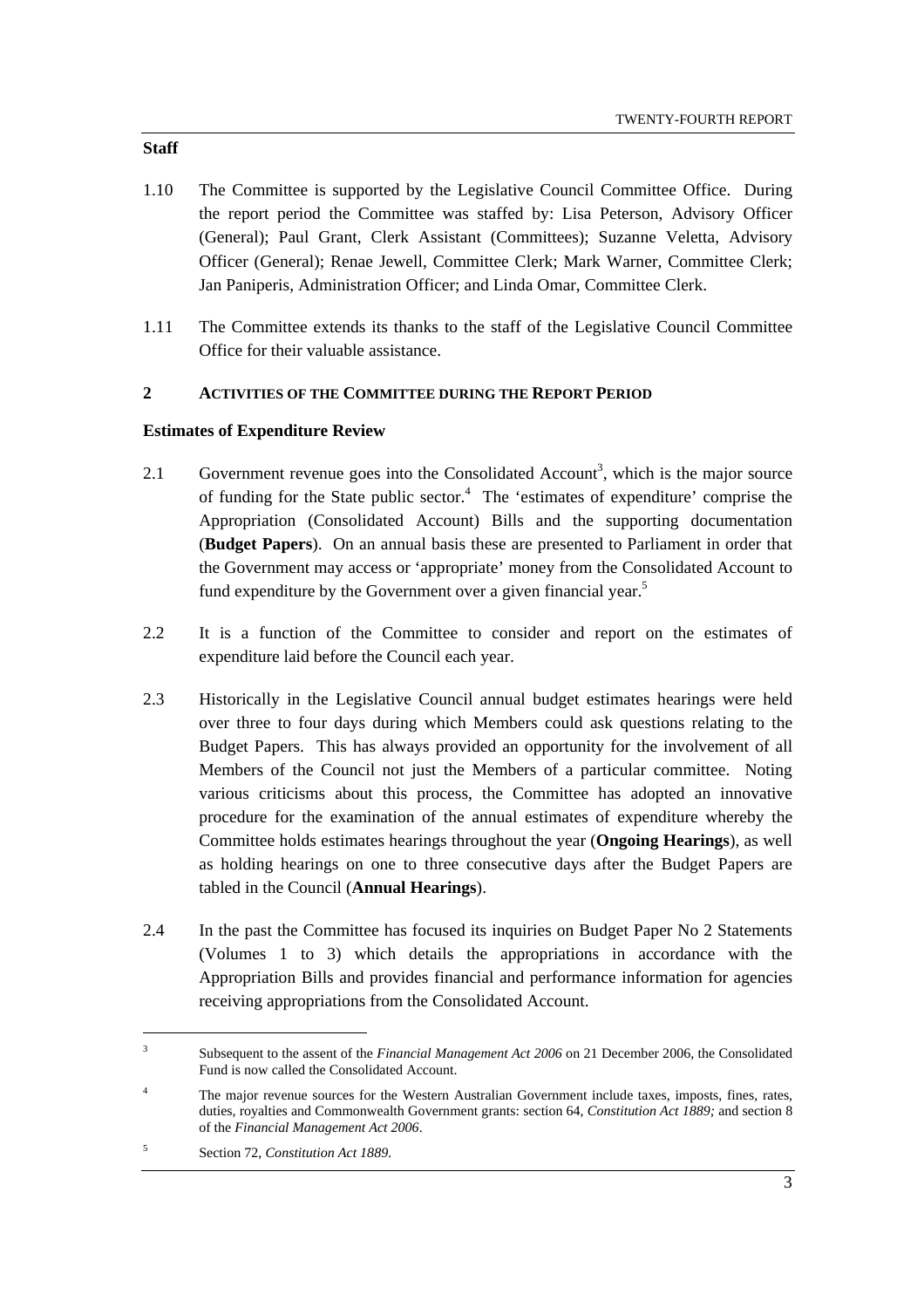- 2.5 To provide for a more comprehensive review of the estimates of expenditure the Committee has extended its inquiries to include:
	- Budget Paper No. 3 Economic and Fiscal Outlook;
	- Government Mid-year Financial Projects Statement; and
	- Agency Annual Reports.
- 2.6 Budget Paper No. 3 Economic and Fiscal Outlook contains an analysis of the fiscal position of, and forecast results for, the public sector - the general government sector, public financial corporations and public non-financial corporations. It assesses the budget aggregates (such as the general government sector net operating balance) against the Government's financial targets. It also contains information relating to the economic position and outlook of the State upon which the fiscal projections are based, and also discusses revenue and expense measures introduced in the budget and developments in reform issues.
- 2.7 Government Mid-year Financial Projects Statement outlines developments in the State's economic and financial outlook since finalisation of the Budget.
- 2.8 Agency Annual Reports provide detailed information on the operations of an agency, which is a useful complement to Budget Paper No 2.
- *2007/08 Budget Estimates Ongoing Hearings*
- 2.9 The Committee tabled its report in relation to the 2007/08 Budget Estimates Ongoing Hearings on 9 April 2009.<sup>6</sup>

## *2008/09 Budget Estimates Ongoing Hearings*

2.10 The Committee did not hold any Ongoing Hearings in relation to the 2008/09 Budget Estimates during this report period. The Committee tabled its report in relation to the 2008/09 Budget Estimates Ongoing Hearings on 13 August 2009.7

## *2009/10 Budget Estimates Annual Hearings*

- 2.11 The Committee held the Annual Hearings in relation to the 2009/10 Budget Estimates on 18 June 2009. The Committee heard from the following agencies:
	- **Transport**

7 Western Australia, Legislative Council, Standing Committee on Estimates and Financial Operations, Report 22, *Budget Estimates 2008/09,* 13 August 2009.

4

<sup>6</sup> Western Australia, Legislative Council, Standing Committee on Estimates and Financial Operations, Report 17, *Budget Estimates 2007/08,* 9 April 2009.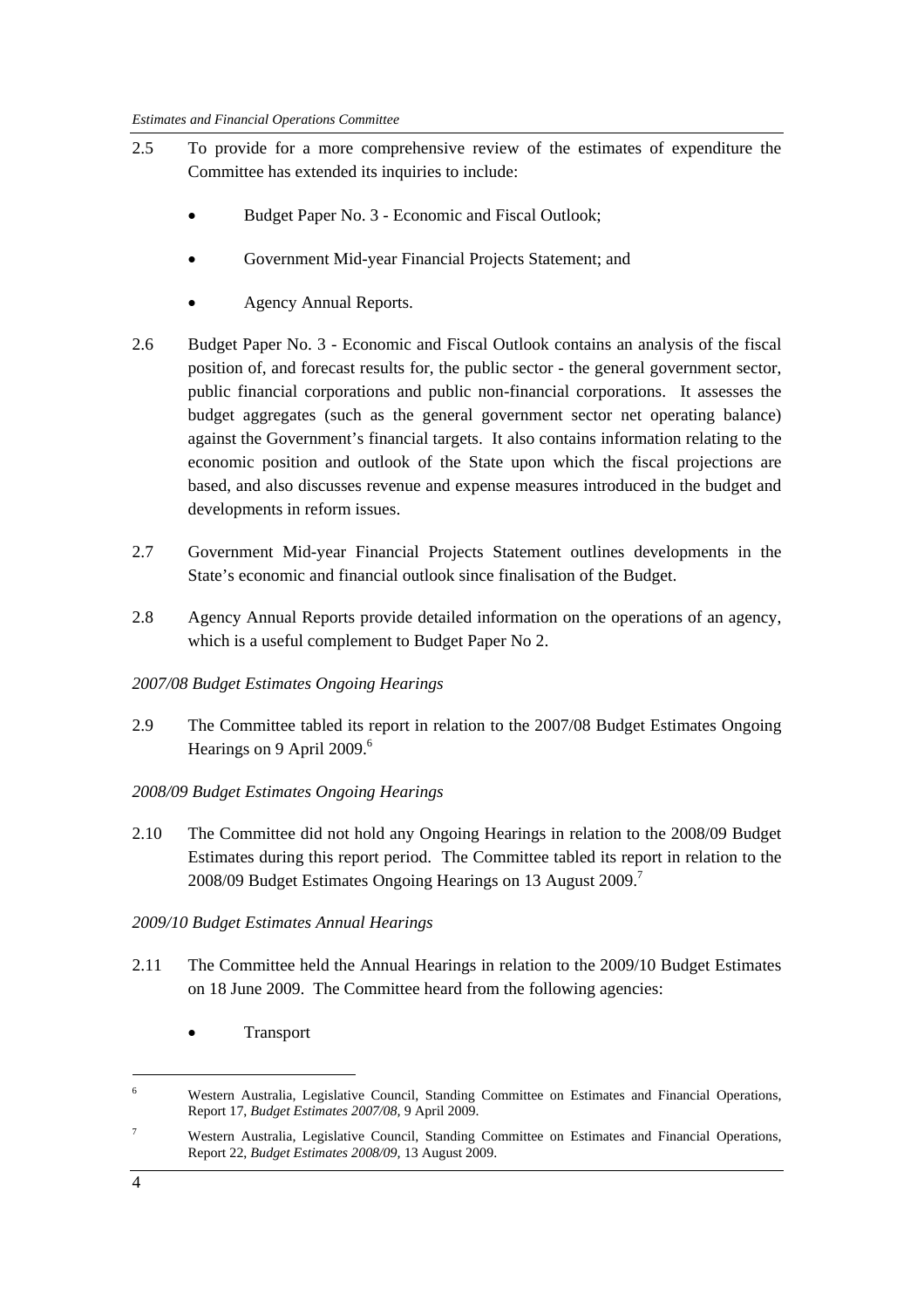- Commissioner of Main Roads
- WA Health
- Environment and Conservation
- Swan River Trust
- Mines and Petroleum
- Child Protection
- Education and Training
- Office of Energy
- Verve Energy
- Western Power
- 2.12 All Members of the Council were notified of the hearings and invited to participate.
- 2.13 All of the hearings were public and the proceedings were recorded by *Hansard*. Full transcripts of evidence taken at the hearings can be found at the Committee's web page.<sup>8</sup>
- 2.14 The Committee refers readers to its  $23<sup>rd</sup>$  Report in relation to the 2009/10 Budget Estimates Annual Hearings for further information.<sup>9</sup>
- *2009/10 Budget Estimates Ongoing Hearings*

2.15 The Committee conducted Ongoing Hearings in relation to the 2009/10 Budget Estimates during this report period. Table 1 below lists the agencies that appeared before the Committee.

9 Western Australia, Legislative Council, Standing Committee on Estimates and Financial Operations, Report 23, Annual Hearings in Relation to the Budget Estimates 2009/10, 8 September 2009.

<sup>8</sup> http://www.parliament.wa.gov.au/web/newwebparl.nsf/iframewebpages/Legislative+Council+- +Current+Committees, (viewed on 25 March 2010).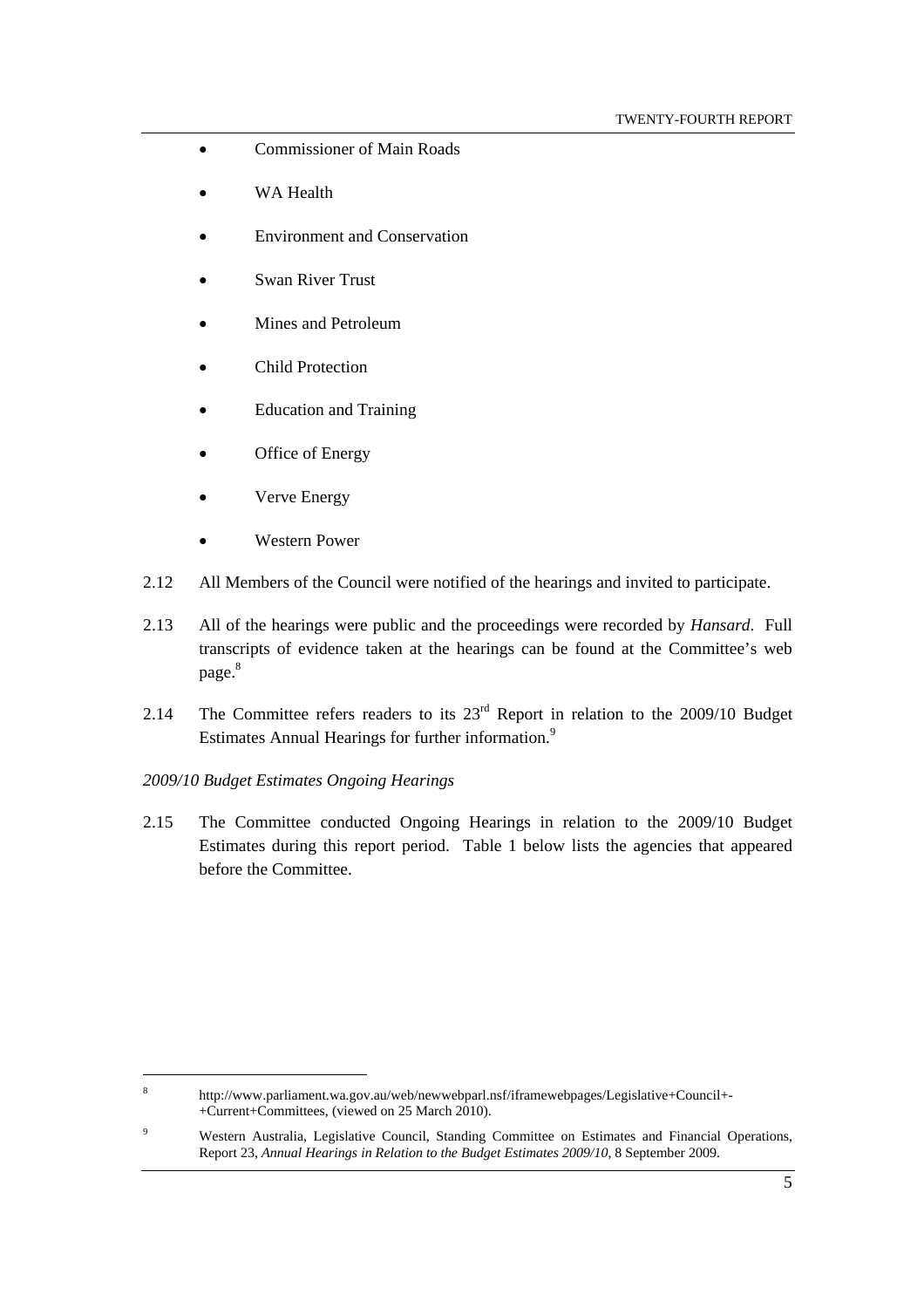# **Table 1**

# **2009/10 Budget Ongoing Hearings**

| <b>Department</b>                                                                                                           | Date of hearing  |
|-----------------------------------------------------------------------------------------------------------------------------|------------------|
| <b>Waste Authority</b>                                                                                                      | 29 June 2009     |
| <b>Auditor General</b>                                                                                                      |                  |
| Department of the Legislative Council                                                                                       |                  |
| <b>Parliamentary Services Department</b>                                                                                    |                  |
| Western Australia Police                                                                                                    | 27 July 2009     |
| Heritage Council of Western Australia                                                                                       |                  |
| Department of Local Government (including Office of<br>Multicultural Interests and Citizenship)                             |                  |
| <b>Public Transport Authority</b>                                                                                           | 28 July 2009     |
| Department of Corrective Services                                                                                           |                  |
| Department for Communities                                                                                                  |                  |
| Department of Commerce (including Aboriginal Economic<br>Development Unit and Science, Innovation and Business<br>Division) | 29 July 2009     |
| <b>Small Business Development Corporation</b>                                                                               |                  |
| Housing Authority                                                                                                           |                  |
| <b>Building Management and Works</b>                                                                                        |                  |
| Tourism Western Australia                                                                                                   | 17 August 2009   |
| <b>Fremantle Port Authority</b>                                                                                             | 3 September 2009 |
| <b>Broome Port Authority</b>                                                                                                |                  |
| <b>Bunbury Port Authority</b>                                                                                               |                  |
| Dampier Port Authority                                                                                                      |                  |
| <b>Esperance Port Authority</b>                                                                                             |                  |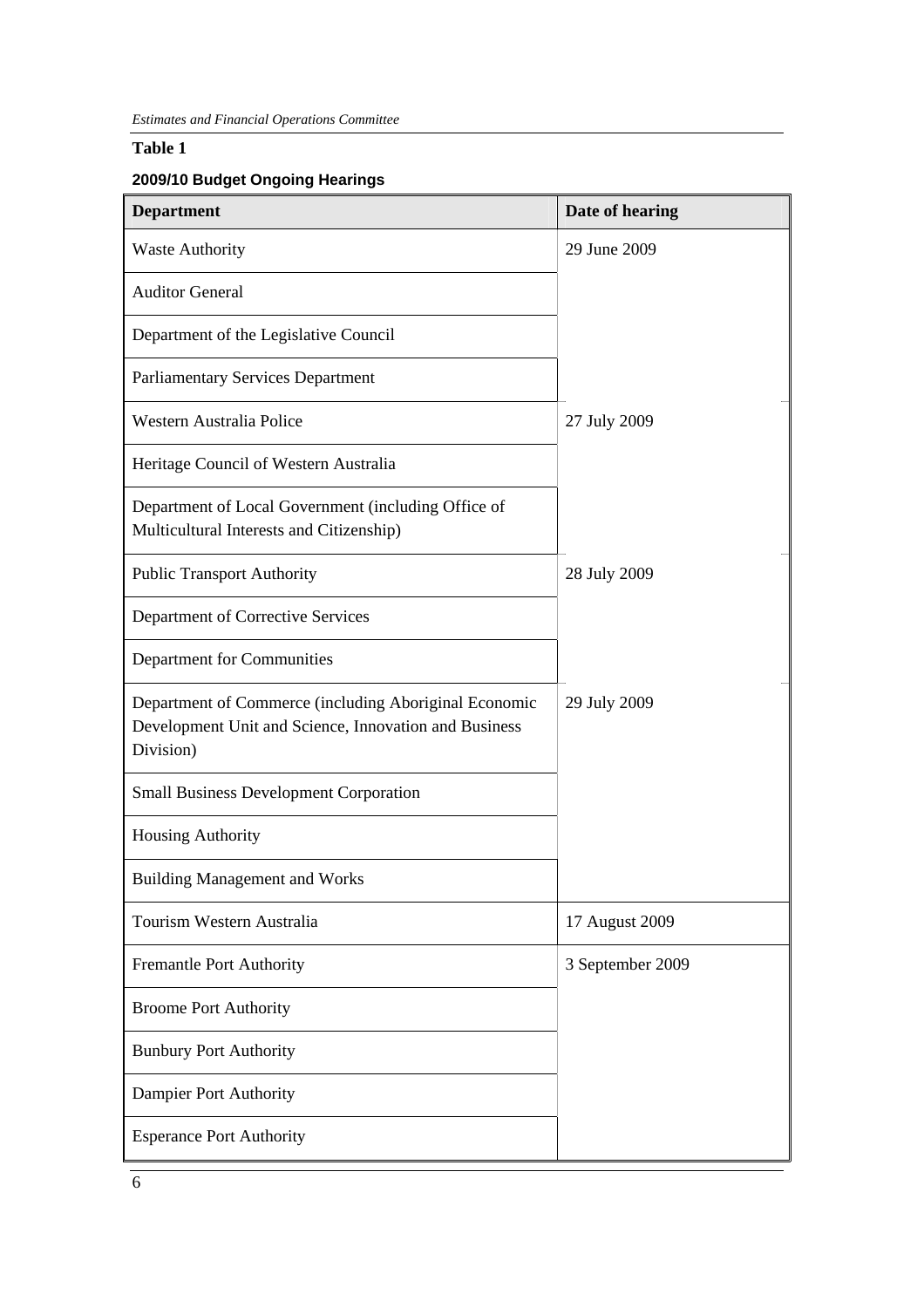TWENTY-FOURTH REPORT

| <b>Department</b>                            | Date of hearing   |
|----------------------------------------------|-------------------|
| <b>Albany Port Authority</b>                 | 3 September 2009  |
| <b>Geraldton Port Authority</b>              |                   |
| Port Hedland Port Authority                  |                   |
| Office of the Information Commissioner       | 7 September 2009  |
| <b>Rottnest Island Authority</b>             |                   |
| Department of Sport and Recreation           |                   |
| Department of State Development              |                   |
| Department of Indigenous Affairs             |                   |
| Department of Premier and Cabinet            | 21 September 2009 |
| <b>Peel Development Commission</b>           | 12 October 2009   |
| South West Development Commission            |                   |
| <b>Public Sector Commission</b>              | 9 November 2009   |
| Gascoyne Development Commission              | 2 December 2009   |
| Goldfields Esperance Development Commission  |                   |
| <b>Great Southern Development Commission</b> |                   |
| Kimberley Development Commission             |                   |
| Pilbara Development Commission               | 4 December 2009   |
| Mid West Development Commission              |                   |

2.16 All Members of the Council were notified of the hearings and invited to participate.

2.17 All of the hearings were public and the proceedings were recorded by *Hansard*. Full transcripts of evidence taken at the hearings can be found at the Committee's web page.<sup>10</sup>

<sup>10</sup> http://www.parliament.wa.gov.au/web/newwebparl.nsf/iframewebpages/Legislative+Council+- +Current+Committees, (viewed on 25 March 2010).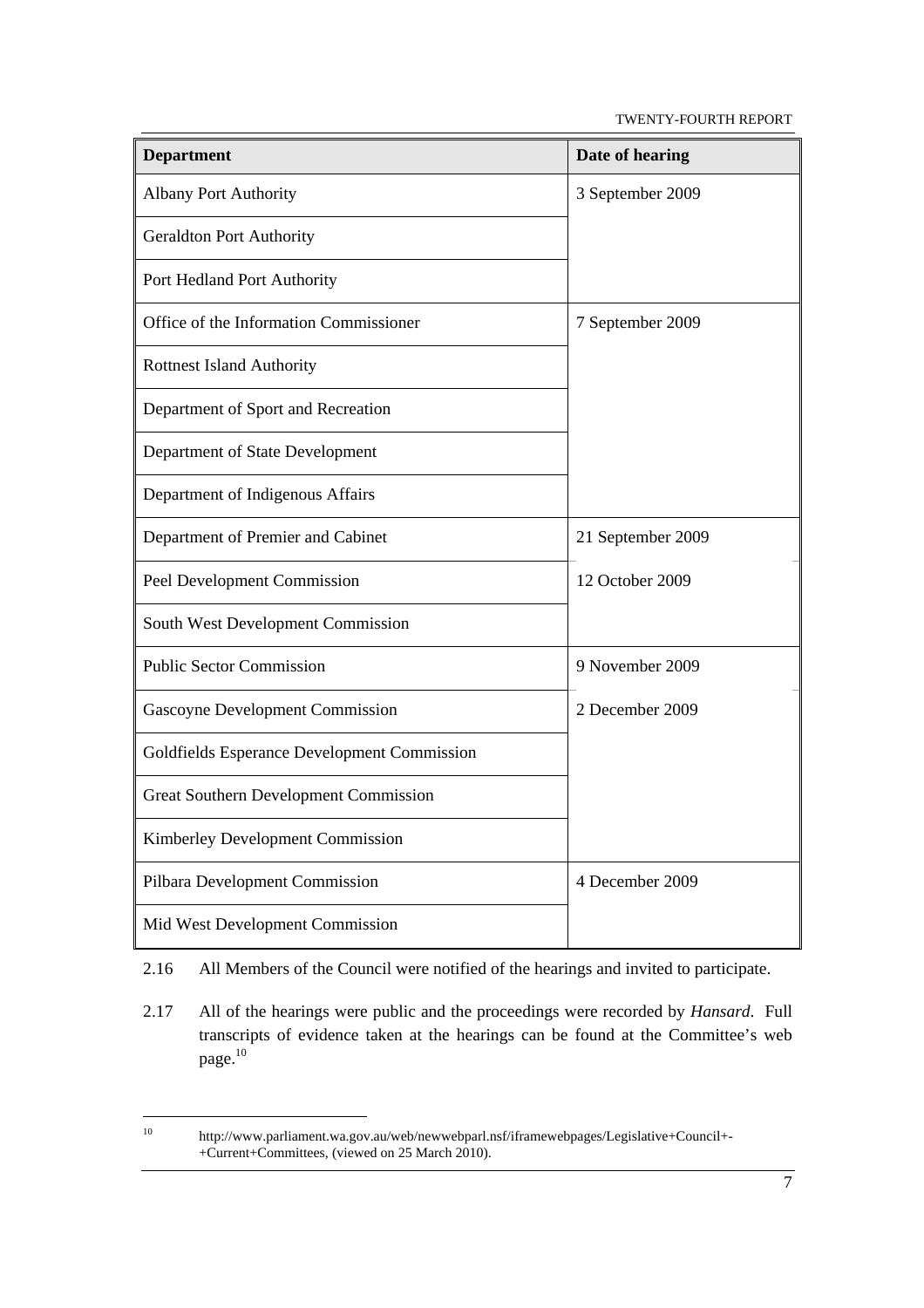*Hearing with the Department of Treasury and Finance* 

- 2.18 The Committee held a public hearing with the Department of Treasury and Finance on 22 June 2009 in relation to Budget Paper No. 3. Issues canvassed at the hearing included the government strategy for management of net debt, the basis of figures contained within the budget papers, Budget Paper No. 3, the impact of the financial markets on State debt and revenue and the growth of expenditure in the budget.
- 2.19 The transcript of evidence taken at the hearing can be found at the Committee's web page.<sup>11</sup>

## **Agency Annual Reports 2008/09**

- 2.20 Annual reports are an important tool in assisting the public's understanding of the operations of government agencies, as well as ensuring financial and performance accountability to Parliament.
- 2.21 On the 14 September 2009 the Committee resolved to hold hearings into agency annual reports for 2008/09. This was the first year that the Committee has held such hearings. Table 2 below lists the agencies that appeared before the Committee during the report period.

#### **Table 2**

#### **Agency Annual Report 2008/09 Hearings**

| Agency                                     | <b>Date</b>     |
|--------------------------------------------|-----------------|
| Department of Health                       | 26 October 2009 |
| Department of Environment and Conservation |                 |
| Tourism WA                                 |                 |
| <b>WA Police</b>                           | 27 October 2009 |
| Department for Communities                 |                 |
| Office of Energy                           |                 |
| Department of Education                    | 2 November 2009 |
| <b>Forest Products Commission</b>          |                 |
| Department of Fisheries                    |                 |

<sup>11</sup> http://www.parliament.wa.gov.au/web/newwebparl.nsf/iframewebpages/Legislative+Council+- +Current+Committees, (viewed on 25 March 2010).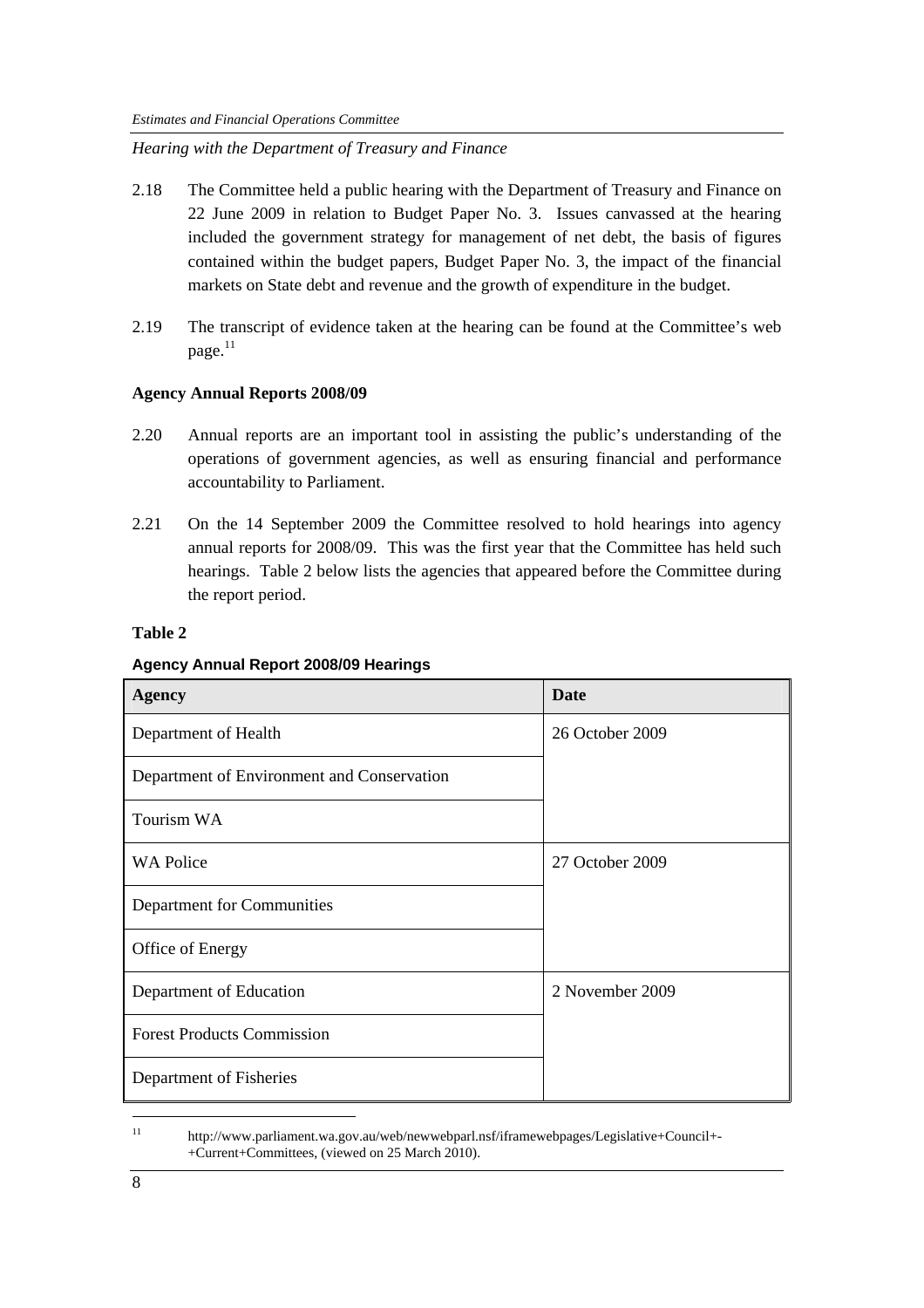TWENTY-FOURTH REPORT

| <b>Agency</b>                           | Date             |
|-----------------------------------------|------------------|
| Department of Racing, Gaming and Liquor | 23 November 2009 |

- 2.22 All Members of the Council were notified of the hearings and invited to participate.
- 2.23 All of the hearings were public and the proceedings were recorded by *Hansard*. Full transcripts of evidence taken at the hearings can be found at the Committee's web  $\text{page}^{12}$

## **Budget of the Office of the Auditor General**

- 2.24 The *Auditor General Act 2006* provides that it is a function of the Joint Standing Committee on Audit (**Joint Committee**) to make recommendations to the Treasurer in relation to the budget of the Office of the Auditor General (**OAG**) for a financial year.13 (The *Auditor General Act 2006* provides that a Joint Committee be established comprising of an equal number of members appointed by each House.<sup>14</sup>)
- 2.25 The Committee noted that the Joint Committee has yet to be established and that it is proposed that Members from the Committee be appointed to the Joint Committee.<sup>15</sup> Thus, in the absence of the Joint Committee and in order to fulfil that function, the Committee resolved to provide the Auditor General with an opportunity to make a submission on the budget of the OAG for the 2009/10 financial year, with a view to making a recommendation to the Legislative Council and/or the Treasurer on the budget of the OAG.
- 2.26 The Committee tabled its report on 7 May 2009.<sup>16</sup>
- 2.27 The Committee in its report noted that the three per cent efficiency dividend would be applied to the budget of the OAG for 2009/10, resulting in a decrease in the appropriation for the OAG from 2008/09.
- 2.28 The Committee recognised that the OAG would be facing a number of additional audit challenges in the coming financial year including, increased risk factors associated with the efficiency dividend in public sector agencies, the Royalties for Regions Policy, the Commonwealth Government stimulus package, system control weaknesses

<sup>12</sup> http://www.parliament.wa.gov.au/web/newwebparl.nsf/iframewebpages/Legislative+Council+- +Current+Committees, (viewed on 25 March 2010).

<sup>13</sup> Section 44, *Auditor General Act 2006*.

<sup>14</sup> Section 43, *Auditor General Act 2006*.

<sup>&</sup>lt;sup>15</sup> Order of the Day No 387, Joint Standing Committee on Audit, 21 March 2007.

<sup>16</sup> Western Australia, Legislative Council, Standing Committee on Estimates and Financial Operations, Report 18, *Budget of the Office of the Auditor General,* 7 May 2009.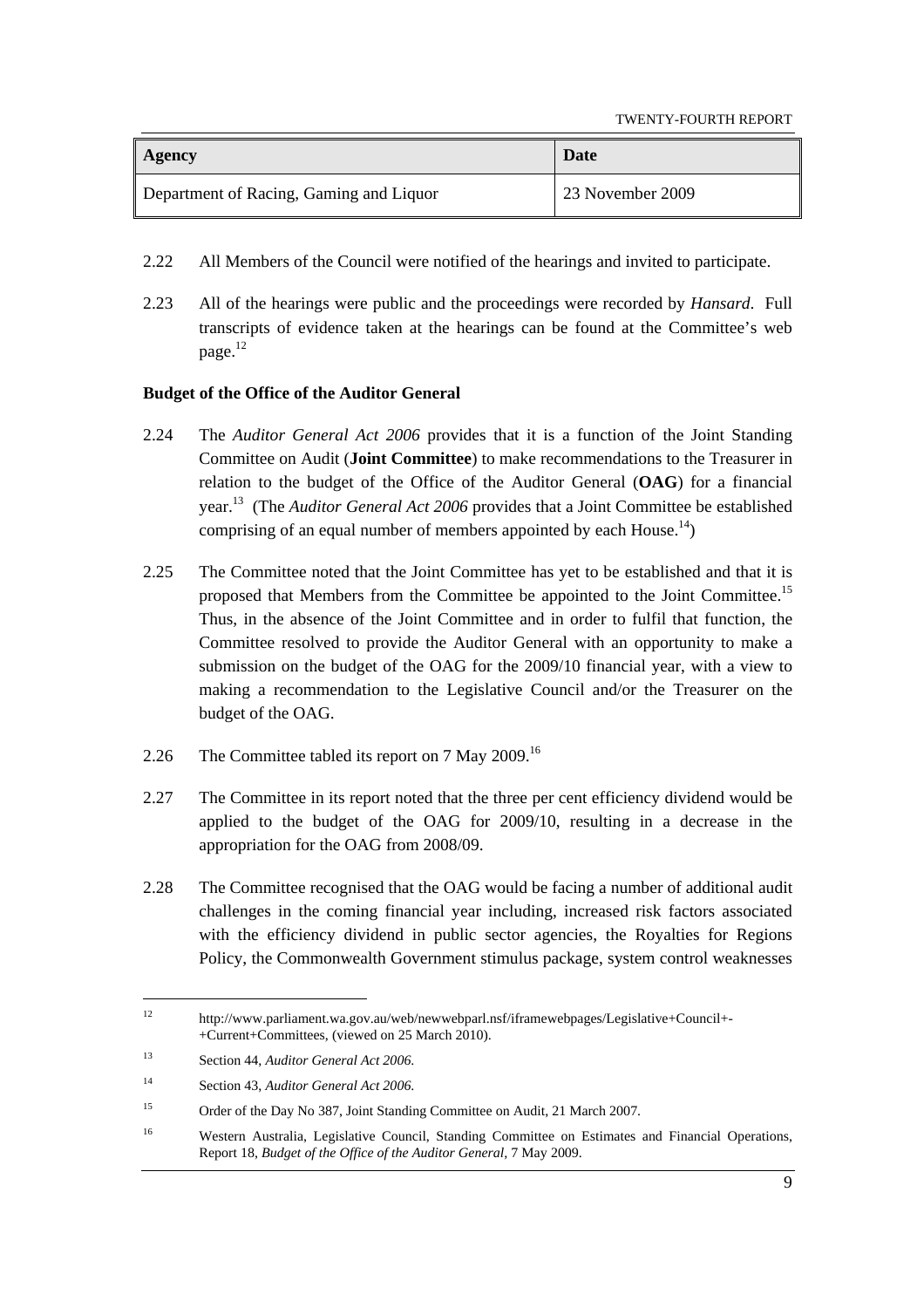identified by the OAG, the introduction of new agencies and the global financial crisis.

- 2.29 The Auditor General advised the Committee that these challenges will affect the OAG's resources and ability to meet desired outcomes. The imposition of a three per cent efficiency dividend would significantly restrict the OAG's capacity to meet these challenges.
- 2.30 The Committee noted that the Auditor General has an important role in assisting Parliament to oversee the performance of executive government, through the provision of independent and accurate information on the performance and financial management of public sector agencies and bodies. The Committee understood that the effect of a budget reduction for the OAG would be a decrease in the number of audits and performance examinations undertaken by the Office.
- 2.31 The Committee recommended that it is in the public interest that the budget of the OAG be maintained at least at the 2008/09 level to ensure accountability of Government agencies to the Parliament and the people of Western Australia.

## *Government Response*

- 2.32 The Treasurer in a written response to the Committee's report agreed that the Auditor General would face a number of additional audit challenges in the coming financial year and that these challenges, in addition to the scheduled audits, may have some impact on the OAG's funding requirements.<sup>17</sup>
- 2.33 The Treasurer noted that the OAG's level of funding to deliver services has not been reduced in 2009/10 and in subsequent outyears. Also, the Government would anticipate that any additional cost pressures will be managed and absorbed within the OAG's existing appropriation with a continued risk management approach to be applied to its overall service delivery.<sup>18</sup>

## **Follow-up to Report 12 Balga Works Program**

2.34 The Committee undertook a follow-up on the implementation by the Department of Education and Training (**Department**) of the recommendations made in the Committee's *Report No. 12: Balga Works Program* (**Report No. 12**). The Committee tabled its follow-up report, Report 19 on 7 May 2009.<sup>19</sup>

<sup>17</sup> Letter from Hon Troy Buswell MLA, Treasurer, 19 May 2009.

<sup>&</sup>lt;sup>18</sup> Letter from Hon Troy Buswell MLA, Treasurer, 19 May 2009.

<sup>&</sup>lt;sup>19</sup> Western Australia, Legislative Council, Standing Committee on Estimates and Financial Operations, Report 19, *Follow-up to Report 12 Balga Works Program,* 7 May 2009.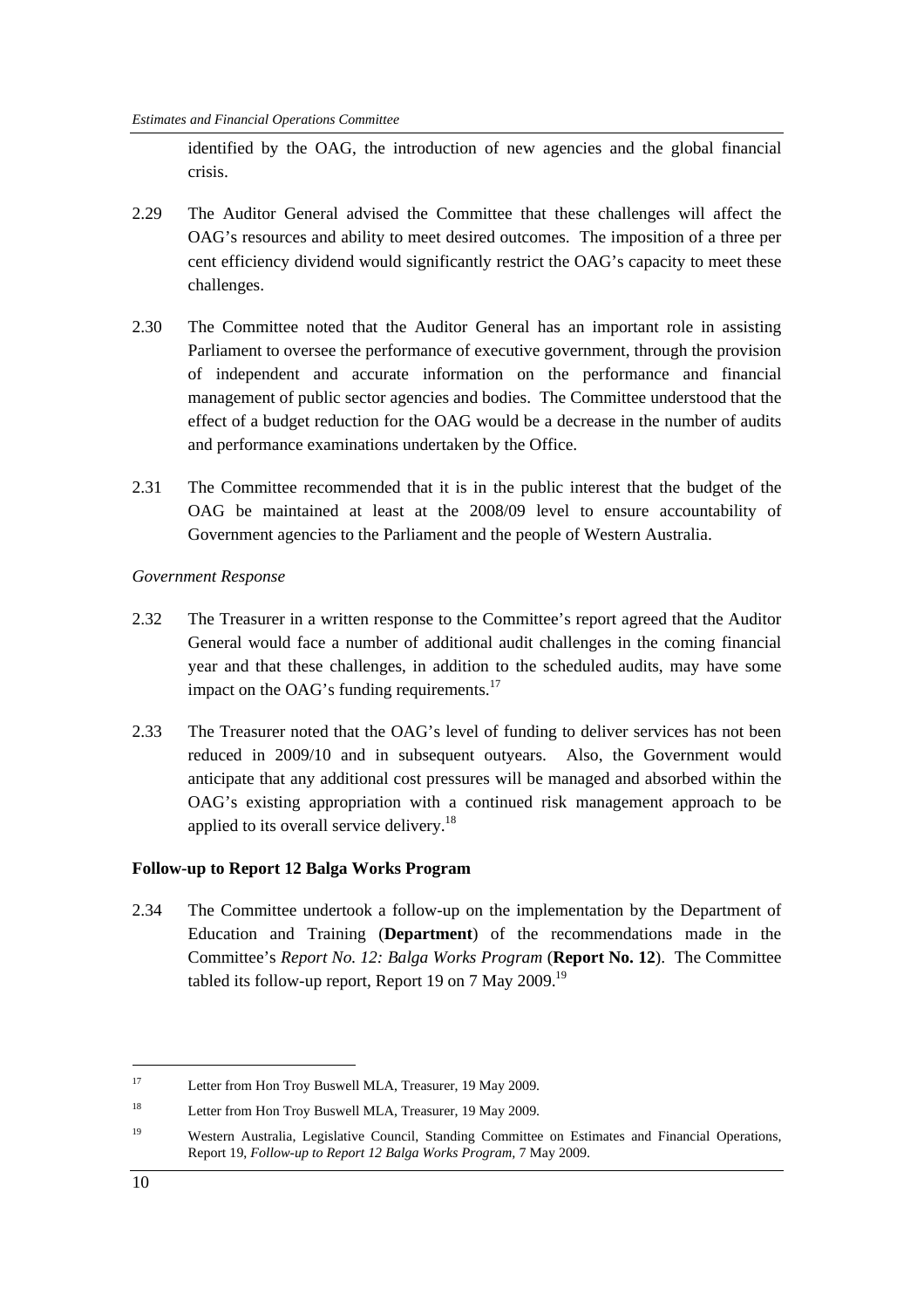- 2.35 The Committee reported that the Director General of the Department proffered an apology for the inadequate management on the part of the Department in relation to the Balga Works Program. Further that the Department undertook to contact the former employees and to offer to meet with them and hear their views. This apology and undertaking was not put forward in the initial written response to Report No. 12 and was a direct result of the Committee follow-up. The Committee believes that this was a much needed step to address the impact of the failure of the Balga Works Program on the former staff and students of the Program.
- 2.36 The Committee's Report No. 12 identified a number of shortcomings in the operations of the Department in its handling of the Balga Works Program. The Committee noted in its report that the Department has acknowledged a number of inadequacies in its handling of the Balga Works Program.
- 2.37 The Committee discussed with the Department their written response to each of the recommendations of Report No. 12 that were applicable to the Department. Through this process the Committee was able to ascertain the progress of the Department in implementing the Committee's recommendations and also to clarify with the Department the Committee's intention and expectations.
- 2.38 The Committee also reported that corruption charges against Mr Mervyn Hammond, former Principal of Balga Senior High School were dropped primarily due to the inability of the Director of Public Prosecutions to establish beyond reasonable doubt that Mr Hammond had breached procedure for a criminal objective. Further, it was unlikely that a conviction would result in imprisonment.
- 2.39 The Committee in its report identified an apparent anomaly of public servants resigning and, thereby, avoiding any further penalty for alleged misconduct and recommended that the Attorney General investigate this.

## *Government Response*

 $\overline{a}$ 

2.40 The Government response, as required under SO 337, advised that *the Public Sector Commission is currently preparing amendments to the disciplinary provisions as part of a range of amendments to the Act* [Public Sector Management Act 1994]*. This issue will be examined as part of that process.*<sup>20</sup>

<sup>&</sup>lt;sup>20</sup> Government Response to the Legislative Council Standing Committee on Estimates and Financial Operations, September 2009, p2.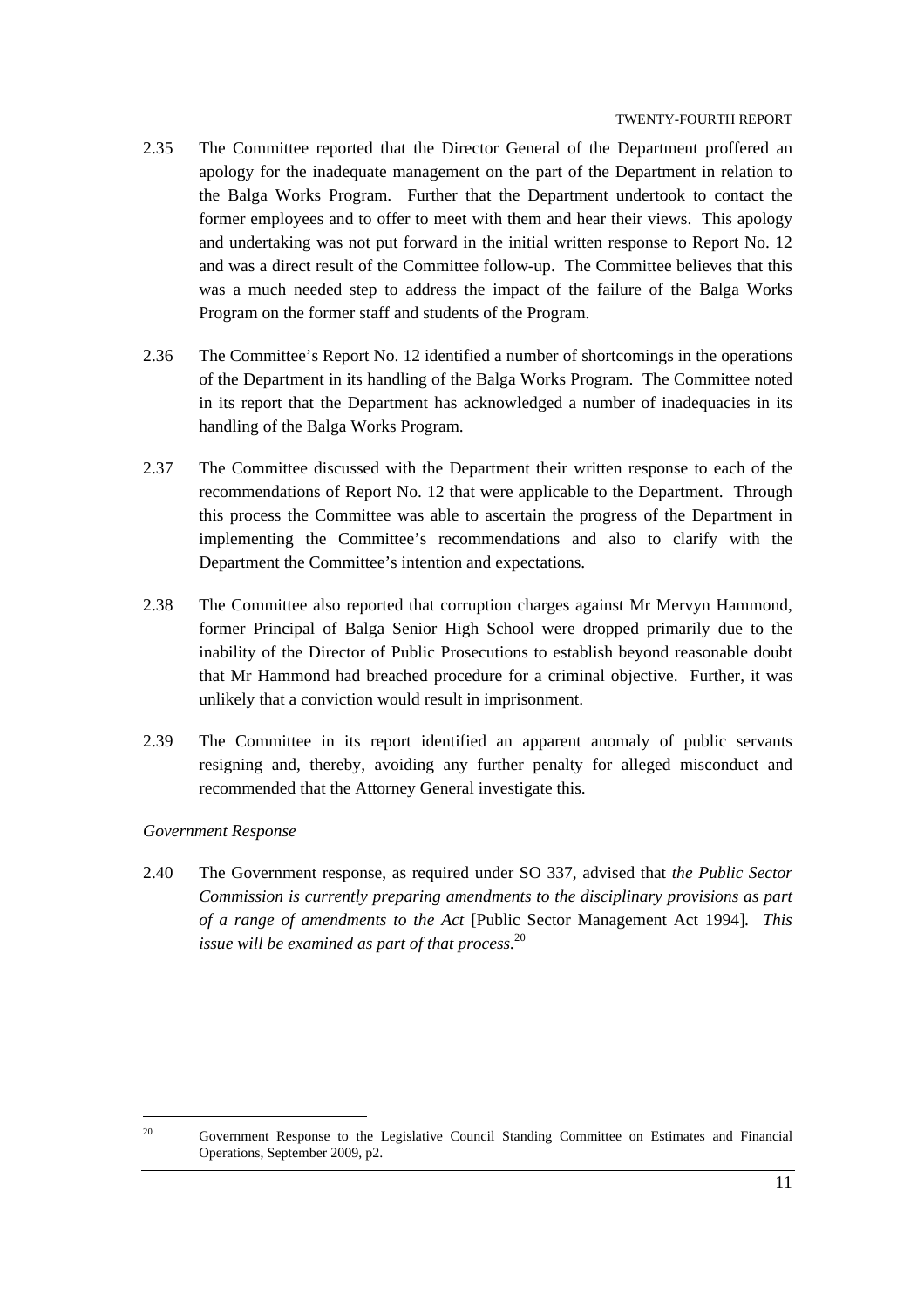## **"Royalties for Regions" Policy**

- 2.41 On 1 December 2008, the Committee resolved to commence an inquiry into the "Royalties for Regions" policy (**Policy**). The Committee tabled its report on 13 May  $2009^{21}$
- 2.42 The terms of reference for the inquiry were:

*The Committee is to inquire into and report upon the "Royalty for Regions" policy, including:* 

- *a) to establish a clear understanding of the "Royalty for Regions" policy;*
- *b) how the policy will operate and be administered;*
- *c) what the Department of Treasury and Finance has done with respect to any modeling or cost-benefit analysis of the policy;*
- *d) the implications of the policy, including but not limited to:* 
	- *the possible impacts of the policy on the State's AAA credit rating;*
	- *the possible impacts of the policy on the State's budget; and*
	- *the potential operational impact of the policy on government agencies.*
- *e) any other relevant matter, including but not limited to:* 
	- *the ability of the government to adjust the policy in response to changing financial circumstances.*
- 2.43 In its inquiry the Committee was able to gain a basic understanding of the broad thrust of the Policy and the operation of the Royalties for Regions Fund, however, the Committee was unable to develop a clear understanding of the Policy as no details were provided on the legislative framework, the administration, and the implementation of the Policy.
- 2.44 The Committee learnt that the administration framework, key performance indicators and reporting framework for the Policy were still being developed. Substantial

<sup>&</sup>lt;sup>21</sup> Western Australia, Legislative Council, Standing Committee on Estimates and Financial Operations, Report 20, *"Royalties for Regions" Policy,* 13 May 2009.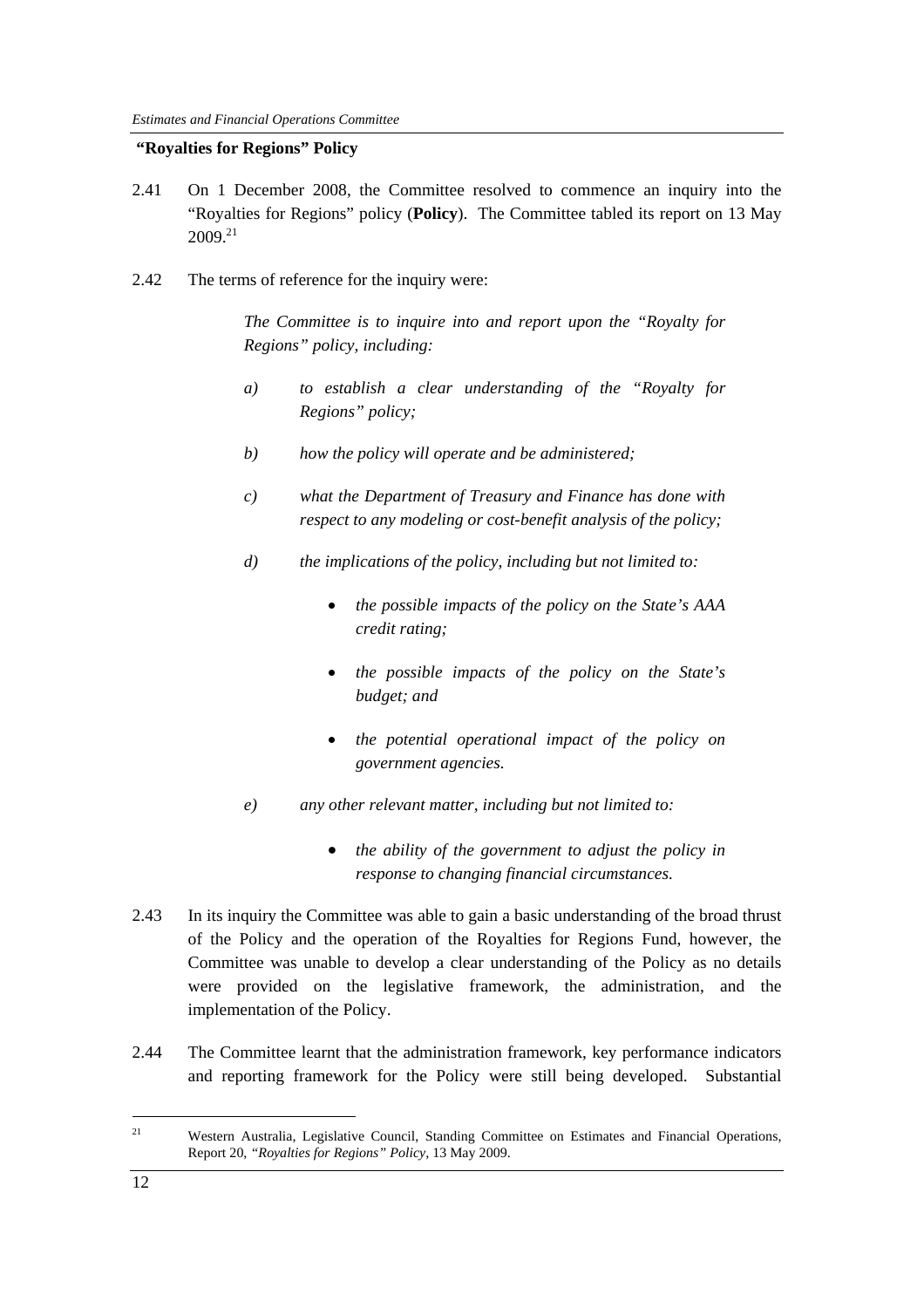funding had already been allocated under the Policy without these accountability measures being in place and prior to the completion of the legislative framework to govern the operation of the Policy.

- 2.45 The Committee was not able to ascertain what action the responsible agency was taking to ensure that the outcomes of the Policy could be measured against the stated aims of the Policy, and that the issues that prompted the development of the Policy were being adequately addressed.
- 2.46 The Committee noted in its report that it was too early to determine what the impact of the Policy will be on the State's budget and what the operational impact of the Policy will be on government agencies.
- 2.47 The Committee in its report noted that it supported the intent of the Policy of maintaining vibrant regional communities and the fair allocation of the State's resources to those regions. The Committee also noted that the Policy was still in the inception stage and that it believed it is essential that detail of the governance and accountability framework become evident early in the progress of implementation. The Committee will continue to monitor the implementation of the Policy.
- 2.48 The Committee recommended that the Government give consideration to the issues raised in the Committee's comments and observations throughout the Report.

#### **Public Sector Expenditure**

 $\overline{a}$ 

- 2.49 On 3 December 2008, the Committee resolved to commence an inquiry into Public Sector Expenditure. The Committee tabled its report on 19 May 2009.<sup>22</sup>
- 2.50 The terms of reference for the inquiry were:

*The Committee is to inquire into and report on Government measures to audit the operational and financial performance of the Western Australian public sector, and any other means by which efficiencies in public sector expenditure can be gained and all the circumstances surrounding the implementation of a three per cent efficiency dividend including -* 

- *a) the impacts of a three per cent efficiency dividend on the general level of service delivery across all agencies; in particular any impacts on service delivery to regional areas;*
- *b) consider alternative methods for achieving a three per cent reduction in government expenditure, including:*

<sup>&</sup>lt;sup>22</sup> Western Australia, Legislative Council, Standing Committee on Estimates and Financial Operations, Report 21, *Report on the Inquiry into Public Sector Expenditure,* 19 May 2009.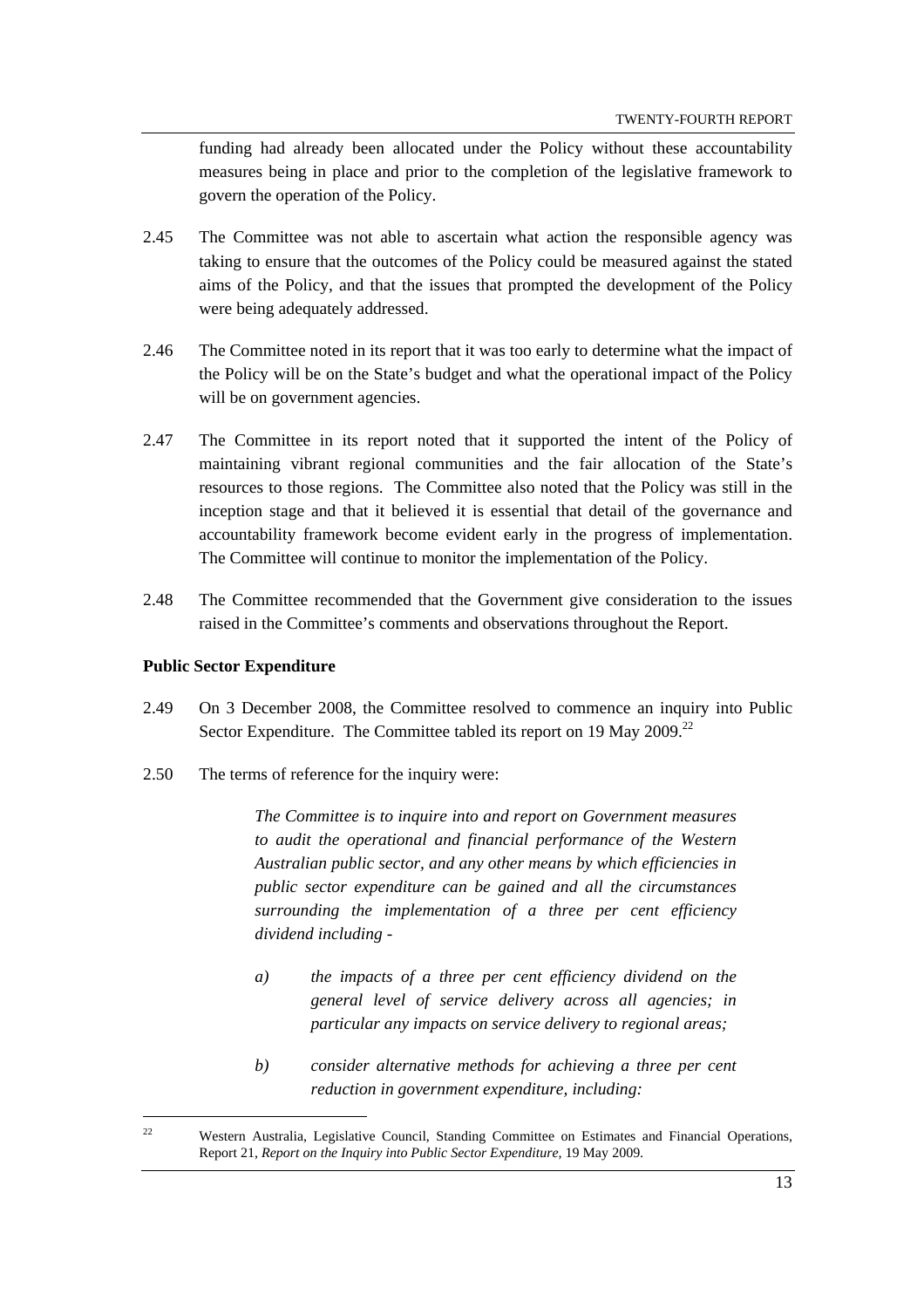- *i. the approach of the former Government;*
- *ii. whether certain agencies or functions of agencies should be exempt from the efficiency dividend; and*
- *iii. whether the rate of the dividend should vary according to agency size or function, and if so specific advice on which agencies or functions should contribute a disproportionate share of savings over the forward estimates.*
- *c) whether a three per cent efficiency dividend has a disproportionate impact on smaller agencies, including whether or not smaller agencies are disadvantaged by poorer economies of scale or a relative inability to obtain funding for new policy proposals;*
- *d) what measures agencies are taking to implement a three per cent efficiency dividend, and the effect on their functions, performance and staffing arrangements;*
- *e) the impact of the current financial crisis on the state's economy and finances;*
- *f) the sustainability of the rate of growth in general government expenditure detailed in the 2008-09 budget;*
- *g) the sustainability of the forecast decrease in operating surplus detailed in the 2008-09 budget;*
- *h) the sustainability of the forecast increase in net debt detailed in the 2008-09 budget; and*
- *i) the impact of failing to fully implement a three per cent efficiency dividend on the operating surplus and net debt.*
- 2.51 The Committee gained an understanding of the Government's efficiency dividend and how particular government agencies were implementing the dividend. The efficiency dividend, effective from 1 January 2009, applied to all appropriation funded agencies with a full year savings from the dividend in excess of \$200,000. The report included a table listing the 59 agencies implementing the efficiency dividend and the savings targets of each agency.
- 2.52 The Committee heard evidence from Director Generals and Chief Executive Officers of fourteen government agencies on what measures their agency was taking to implement the efficiency dividend. The Committee also gained an understanding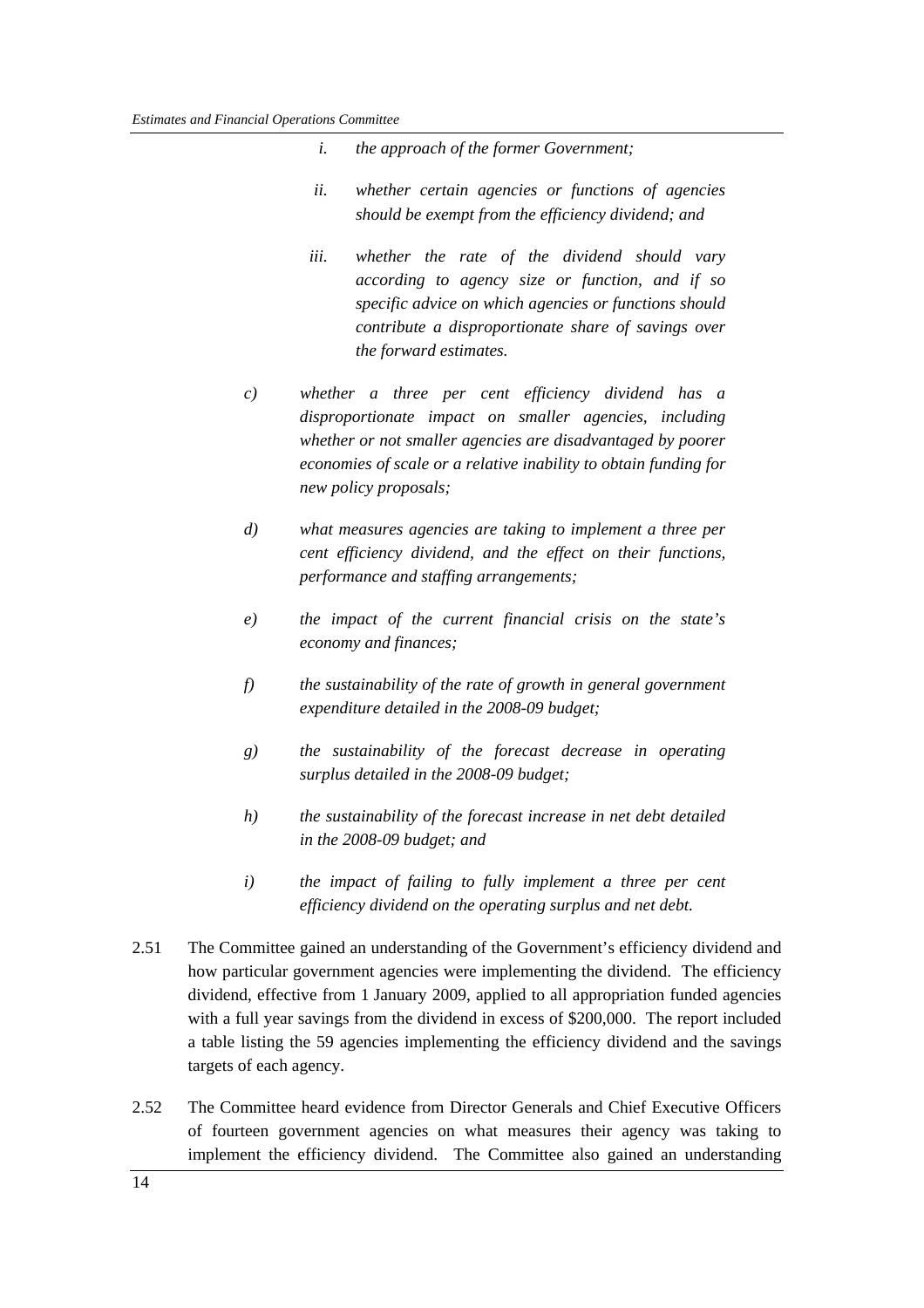about each agency's budget position, their current full time equivalent (FTE) number and the FTE cap imposed by the Government, and each agency's cost/demand pressures. Each agency's evidence is summarised in the report. A few agencies advised that they would not meet their efficiency dividend savings target in 2009/10. Most notably, the Director General of the Department of Health informed the Committee that they would achieve \$33.1 million (or 55 per cent) of their \$59.9 million 2008/09 dividend target, and the Director General of the Department of Education and Training advised that they would achieve \$28 million (or 61 per cent) of their \$45.6 million 2008/09 target. Some agencies, including the Department of Health, said they would recover any 2008/09 short fall in the out years. The Committee was not able to ascertain how other government agencies were implementing the efficiency dividend.

- 2.53 The Committee recommended that the Government consider excluding grants and fees for service in the efficiency dividend calculation base of agencies who receive grants and fees for service, such as the Department of Fisheries.
- 2.54 The majority of the Committee recommended that the OAG be exempt from the efficiency dividend. The Committee was concerned that the capacity of the OAG to provide an independent oversight of public sector funds would be compromised without adequate funding.
- 2.55 The Committee also recommended that the value of private donations, sponsorships and bequeaths be excluded from The Library Board of Western Australia's calculation base when imposing the three per cent efficiency dividend.
- 2.56 The Committee considered various aspects of the efficiency dividend, including the impact of an efficiency dividend on smaller agencies and alternative methods for achieving a reduction in government expenditure. The Committee's report records stakeholders' views on the efficiency dividend, how to achieve a reduction in expenditure and the evidence received from the Labor Party on the efficiency dividend.
- 2.57 The Committee received limited evidence on aspects of the State's financial position and the impact of failing to fully implement the efficiency dividend.
- 2.58 The Report attached a minority report from Hon Brian Ellis MLC.

#### *Government Response*

2.59 The Government response, as required by SO 337, advised that the source of funding for an agency's services was not considered relevant in the context of the objective of the three per cent efficiency dividend, which is to encourage government agencies to be more cost-efficient in their service delivery. Further, there were a number of agencies across the general government sector that receive funding from sources other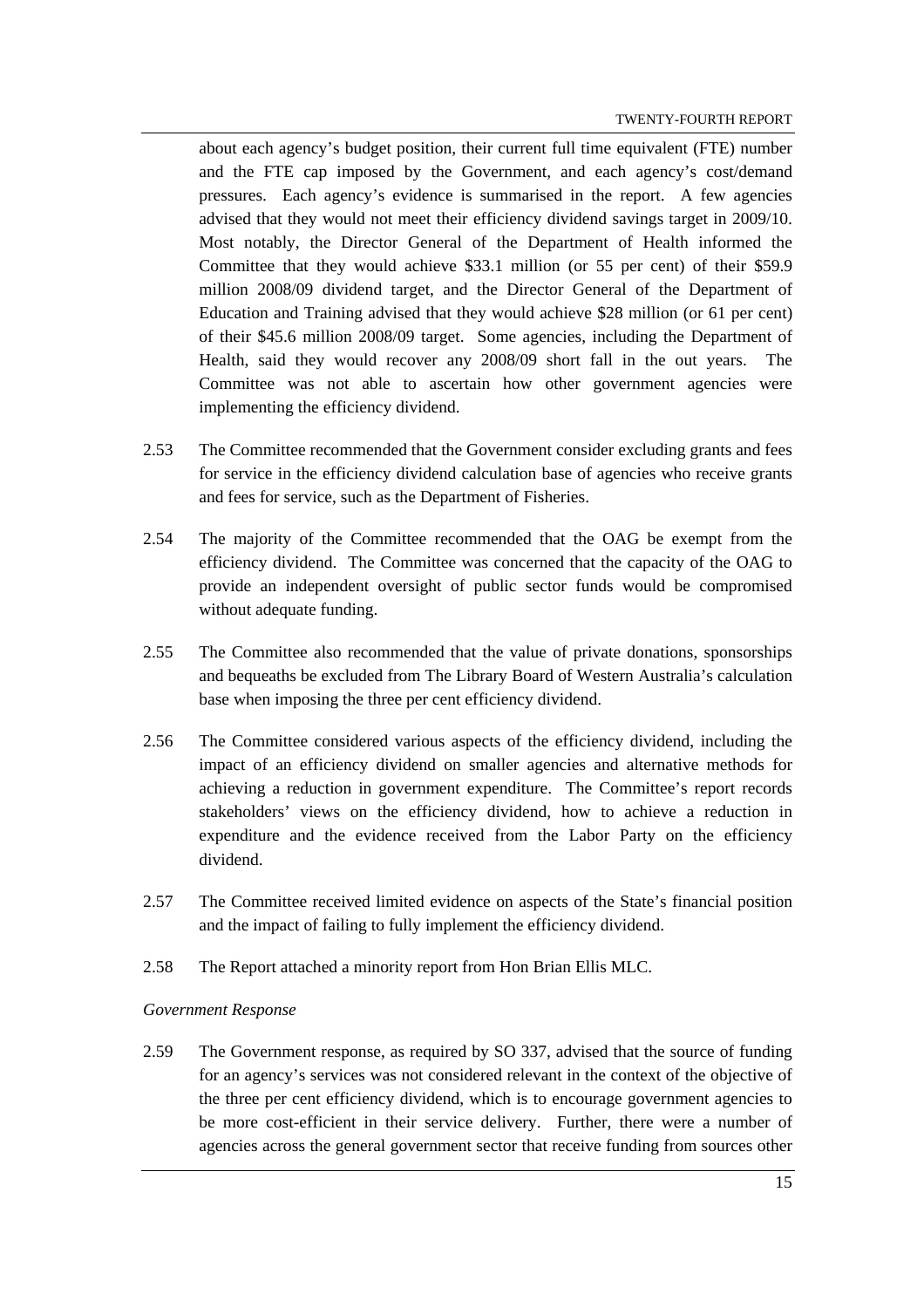than Consolidated Account appropriations. Excluding these funding sources from the calculation of the efficiency dividend would result in a substantial reduction in savings over the forward estimates period, in the order of \$180 million. Thus the Government did not propose to make any further adjustments to agencies budgets in relation to the three per cent efficiency dividend.<sup>23</sup>

2.60 The Government did not support the Committee's recommendation to exempt the OAG from the efficiency dividend.<sup>24</sup>

## **Conference**

- 2.61 The tenth biennial Australasian Council of Public Accounts Committees (**ACPAC**) Conference was held in Wellington, New Zealand, 15 - 17 April 2009. The theme of the conference was "Sharing lessons - seeking improved accountability - facing new challenges". The agenda is extracted below.
	- Understanding accountability
	- Executive Accountability to Parliament Reality or Rhetoric?
	- Practical matters for the Constitution and operation of public accounts committees - what works well where?
	- Practical issues facing public accounts-type committees in smaller democratic nations
	- The challenge of implementing International Financial Reporting Standards in the public sector
	- The role of the United Kingdom's Public Accounts Committee
	- The importance of performance reporting, and the ability of public accounts committees to scrutinise the performance of Crown reporting entities
	- Trends in performance reporting stakeholders need to understand what performance reporting is and why it is done
	- Different models for optimising cooperation between auditors-general, public accounts committees, and other accountability agencies
	- The appropriate role of public accounts committees in reviewing the work programme of audit offices

<sup>23</sup> Government Response from Hon Troy Buswell MLA, Treasurer, 13 July 2009 [Tabled Paper No 930]. 24 Government Response from Hon Troy Buswell MLA, Treasurer, 13 July 2009 [Tabled Paper No 930].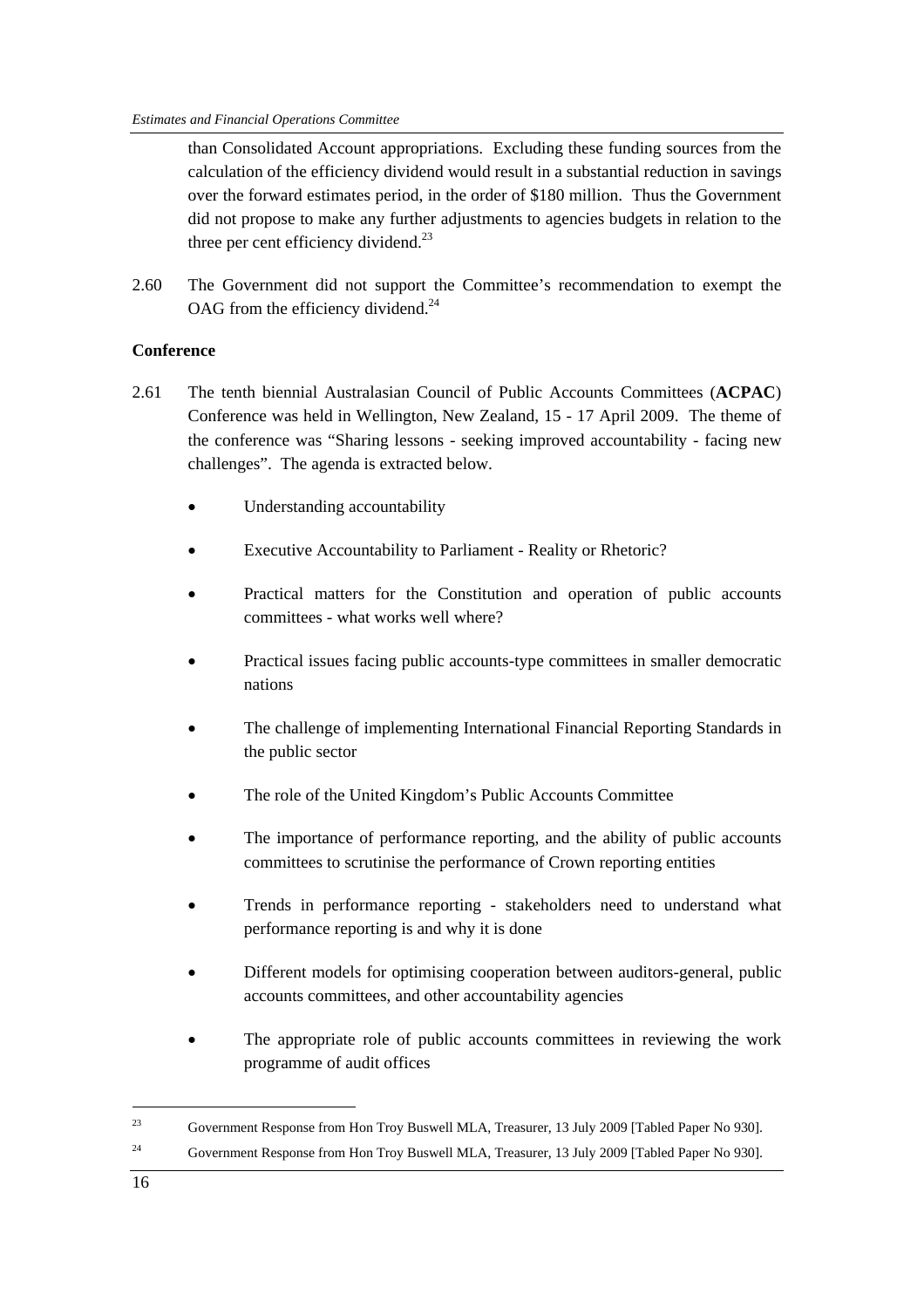- Enhancing public financial and performance reporting and accountability in Victoria, sharing the Public Accounts and Estimates Committee's achievements, including recent reforms to Victoria's public finance practices and legislation
- Public Accounts Committee's and public-private partnerships
- Questions worth asking: reviewing the South Australian Economic and Finance Committee's inquiries into franchising and local government audits
- Specific concerns of auditors-general and other officers charged with maintaining official accountability, including maintaining independence, proper resourcing and capacity, and issues arising from outsourcing services
- Balance of risk and reward in public-private partnerships
- Improving public financial accountability the way forward Enhancements in government reporting and public accountability
- Freedom of information issues, and ensuring public accounts committees get the information they need to do for their jobs - the relevance of the Egan case beyond Australia
- Ensuring PAC recommendations are implemented
- Committee activity reports
- ACPAC business (for ACPAC members only)
- 2.62 Representatives of committees from all Australian jurisdictions attended the conference (Members and staff) as well as representatives from overseas jurisdictions including New Zealand, United Kingdom, Nambia, Republic of Indonesia, Solomon Islands, Papua New Guinea, Vanuatu, Kiribati, Timor-Leste and South Africa. Auditor Generals from Australia and overseas also attended.
- 2.63 Hon Giz Watson MLC presented a report on the activities of the Committee at the conference.
- 2.64 The Committee attended the conference as a member of the ACPAC.
- 2.65 Hon Giz Watson MLC, Hon Ken Travers MLC, Hon Sheila Mills MLC, Lisa Peterson, Advisory Officer (General) and Renae Jewell, Committee Clerk travelled to Wellington to attend the conference. The total cost of travel for the Department of the Legislative Council was \$22,838.93.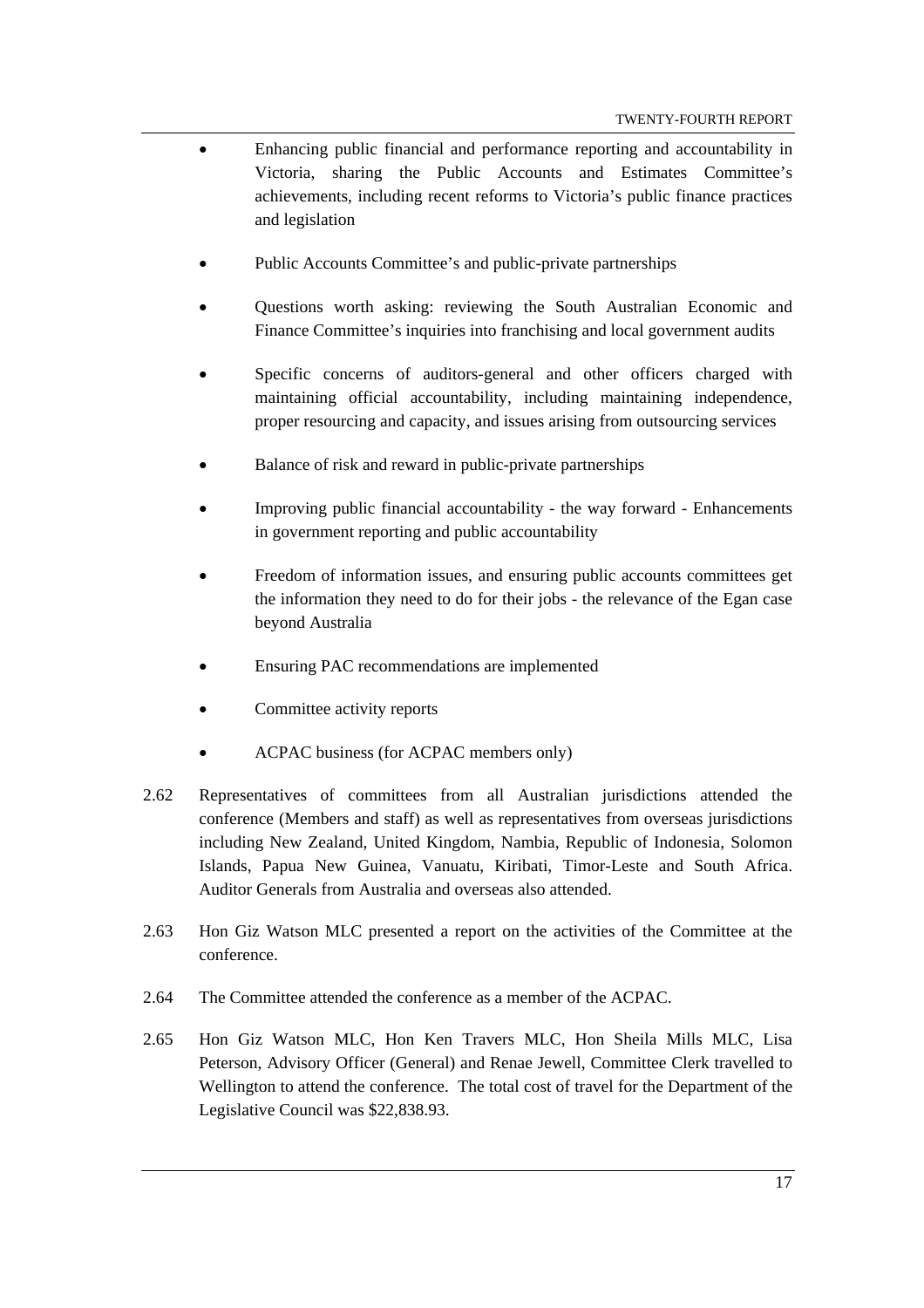#### **Miscellaneous**

#### *Auditor General*

2.66 The Committee met with the Auditor General on 17 August 2009. Issues discussed included compliance with the *Government Financial Responsibility Act 2000,*  deferment of expenditure by an agency at year end, the effectiveness of key efficiency indicators and outcomes in the budget statements, Parliament's control over appropriation funding to agencies, agency fee setting, monitoring of the budget process, protocols for interaction between the OAG and the Committee, the current activities of the OAG, the integrity of the Budget Statements and if the Budget Statements were audited, Government compliance with the *Government Financial Responsibility Act 2000,* and fees/parking levy.

# *ACPAC 11th Biennial Conference 2011*

- 2.67 In June 2009 the Presiding Officers gave approval for the Committee and the Legislative Assembly Public Accounts Committee to jointly host the  $11<sup>th</sup>$  Biennial ACPAC conference in 2011.
- *Joint Standing Committee on Audit*
- 2.68 Section 43 of the *Auditor General Act 2006* provides that '*The Houses of Parliament are to establish a Joint Standing Committee on Audit comprising an equal number of members appointed by each House'*.
- 2.69 The Committee noted that the Joint Standing Committee on Audit has not been established and considered that the Joint Standing Committee on Audit should be established without delay.
- 2.70 On 19 June 2009, in an effort to progress the establishment of the Joint Committee, the Committee wrote a number of letters<sup>25</sup> seeking support in establishing the Joint Standing Committee on Audit. The letter outlined the Committee's view on the importance of its establishment, the make up of the Joint Committee and its administration.
- 2.71 On 24 September 2009, Hon Norman Moore MLC, Leader of the House, moved a notice of motion for the establishment of the Joint Standing Committee on Audit. At the time of this report, the motion had yet to be debated in the House.

<sup>&</sup>lt;sup>25</sup> The Committee wrote to the Premier, the Leader of the House in the Legislative Council, the Leader of the Opposition in the Legislative Council, the Leader of the National Party in the Legislative Council, the Leader of the Opposition, the Leader of the Parliamentary National Party and the Chair of the Legislative Assembly Public Accounts Committee.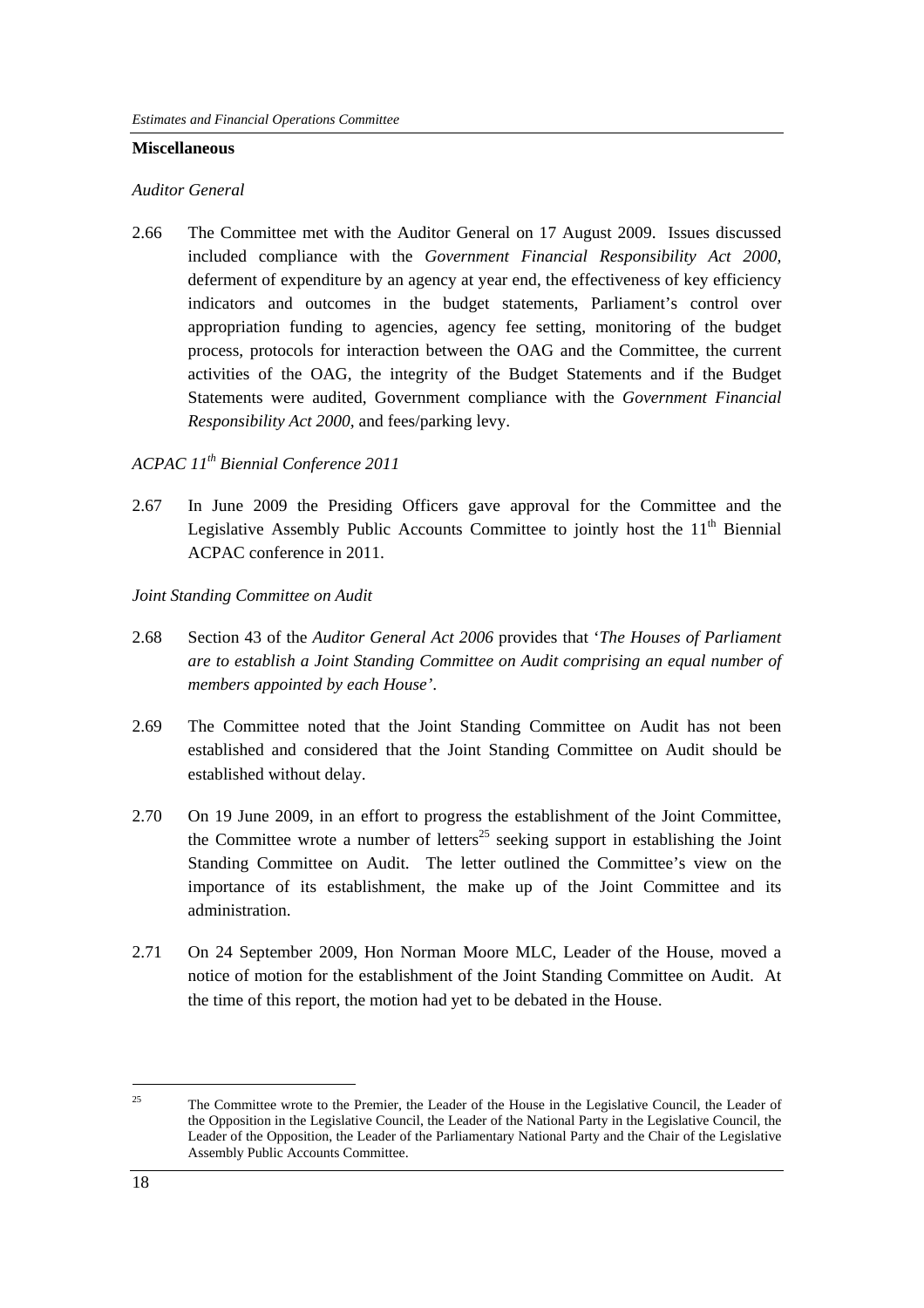*Oath/Affirmation by Members of Parliament appearing before a committee* 

- 2.72 On 4 December 2007, the Legislative Council ordered that an oath or affirmation is to be administered to all witnesses appearing at any Legislative Council committee hearing.
- 2.73 On 15 September 2009 the Committee wrote to the Legislative Council Standing Committee on Procedure and Privileges requesting that it give consideration to whether Members appearing before a committee of the Legislative Council should be required to take the oath/affirmation.
- 2.74 The Committee noted that Members are not required to complete and sign the *Witness Information Sheet* due to the nature of the oath/affirmation taken by Members on assuming office and queried whether Members should be exempt from taking the oath/affirmation for this same reason.
- 2.75 The Procedure and Privileges Committee upon consideration of the matter tabled a report on 17 November 2009, recommending that the House revoke its order of 4 December 2007. The order instructed the Clerk of the Legislative Council and all Committee Chairs to administer an oath or affirmation to all witnesses at any Legislative Council committee hearing.<sup>26</sup> The House has yet to consider the report.

## *Department of Health*

2.76 The Committee held a hearing with the Department of Health on 23 November 2009 in relation to the use by the Metropolitan Public Hospitals of \$24.9 million of restricted funds, including specific purpose grants money, to meet cashflow requirements during the 2008-09 financial year. The full transcript of evidence taken at the hearing can be found at the Committee's web page. $27$ 

## **3 STATISTICS**

## **Reports Tabled**

3.1 The Committee tabled nine reports during this report period. These are listed in the table below.

| m<br>ı<br>и |  |
|-------------|--|
|-------------|--|

| <b>Report Title</b> | <b>Tabled Date</b> |
|---------------------|--------------------|
| Annual Report 2008  | 19 March 2009      |

<sup>26</sup> Western Australia, Legislative Council, Standing Committee on Procedure and Privileges, Report 20, *Administering the Oath or Affirmation to Witnesses in Committee Proceedings,* 17 November 2009.

27 http://www.parliament.wa.gov.au/web/newwebparl.nsf/iframewebpages/Legislative+Council+- +Current+Committees, (viewed on 25 March 2010).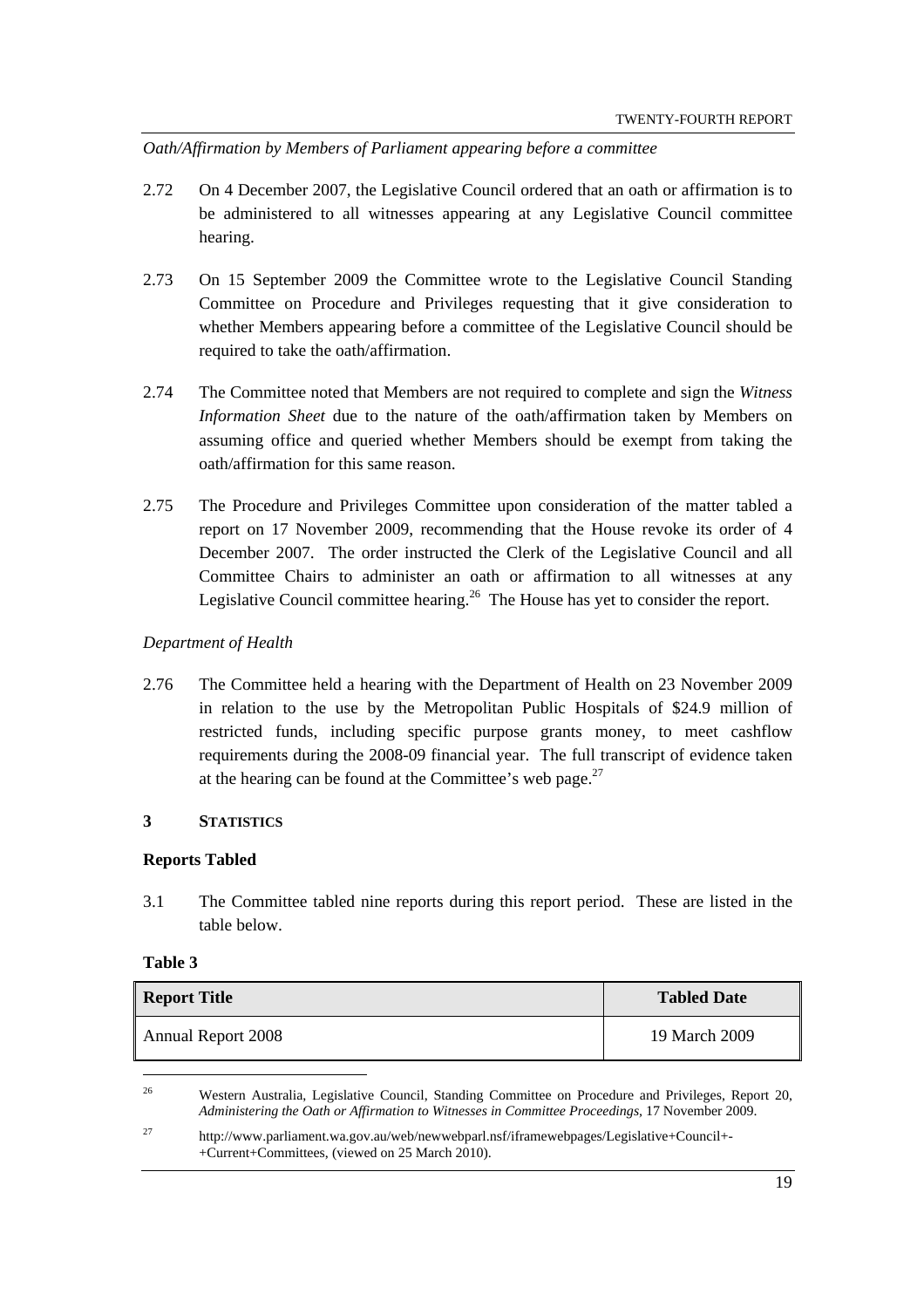*Estimates and Financial Operations Committee* 

| <b>Report Title</b>                                                                                                                          | <b>Tabled Date</b> |
|----------------------------------------------------------------------------------------------------------------------------------------------|--------------------|
| Interim Report on the Public Sector Expenditure Inquiry: Request<br>for Member of the Legislative Assembly to Appear before the<br>Committee | 07 April 2009      |
| Budget Estimates 2007/08                                                                                                                     | 09 April 2009      |
| Budget of the Office of the Auditor General                                                                                                  | 07 May 2009        |
| Follow-up to Report 12 Balga Works Program                                                                                                   | 07 May 2009        |
| "Royalties for Regions" Policy                                                                                                               | 13 May 2009        |
| Report on the Inquiry into Public Sector Expenditure                                                                                         | 19 May 2009        |
| Budget Estimates 2008/09                                                                                                                     | 13 August 2009     |
| Annual Hearings in Relation to the Budget Estimates 2009/10                                                                                  | 8 September 2009   |

## **Special Reports Tabled**

3.2 The Committee tabled two special reports during this report period. These are listed in the table below.

## **Table 4**

| <b>Report Title</b>                                                                 | <b>Tabled Date</b> |
|-------------------------------------------------------------------------------------|--------------------|
| Special Report advising of 2009/10 Budget Estimates Annual<br><b>Hearings</b>       | 21 May 2009        |
| Special Report advising of hearings in relation to Agency Annual<br>Reports 2008/09 | 22 September 2009  |

## **Meetings and Hearings**

3.3 The number of Committee meetings and hearings held by the Committee during 2009 is noted in the table below.

# **Table 5**

| <b>Item</b>                                   | <b>Number</b> |
|-----------------------------------------------|---------------|
| Total number of meetings (including hearings) |               |
| Total number of hearings                      | QС            |